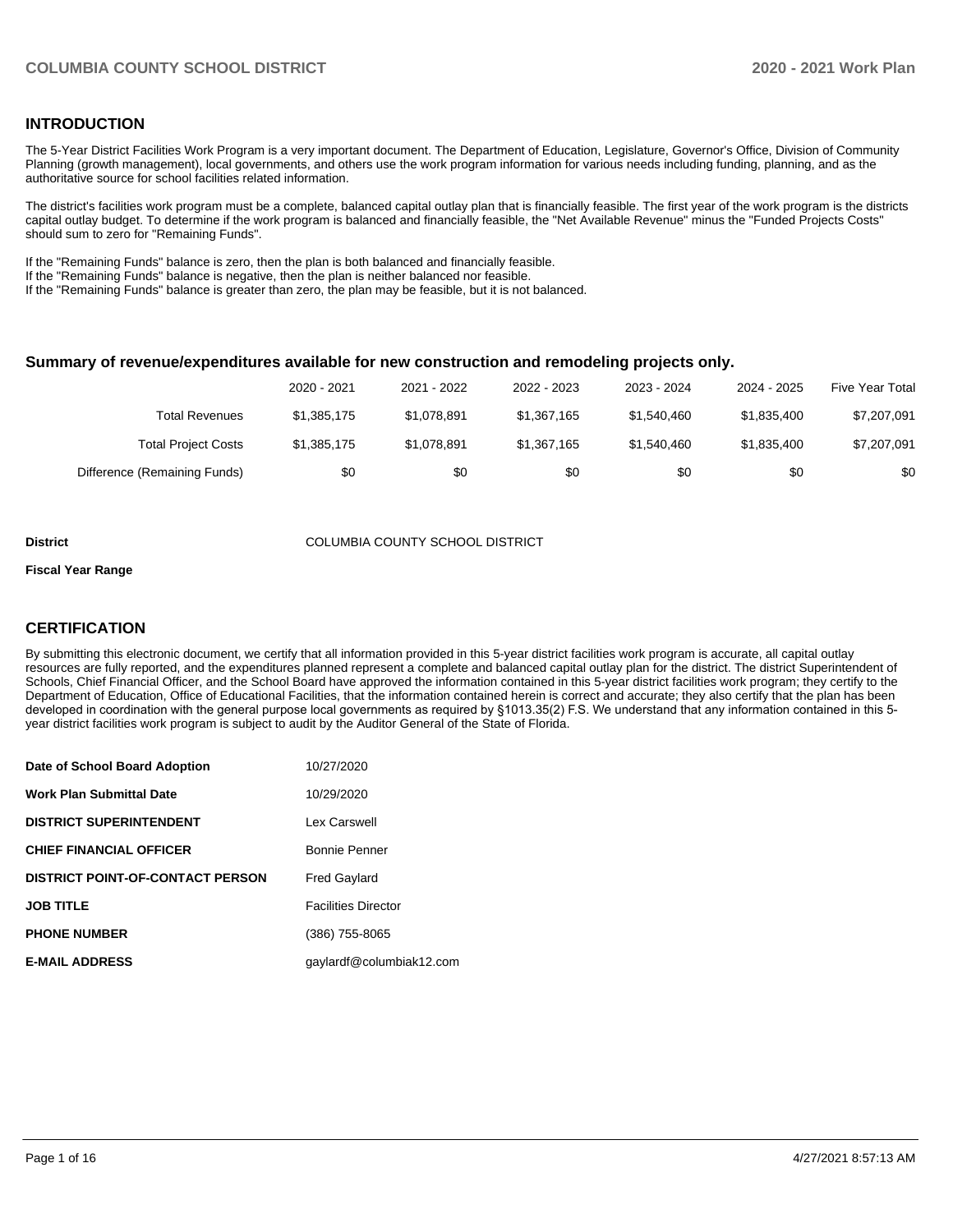# **Expenditures**

#### **Expenditure for Maintenance, Repair and Renovation from 1.50-Mills and PECO**

Annually, prior to the adoption of the district school budget, each school board must prepare a tentative district facilities work program that includes a schedule of major repair and renovation projects necessary to maintain the educational and ancillary facilities of the district.

| <b>Item</b>                                                                                                                                                                                                                                                                                                                                                                            |                                                                                                                                                                                                                                                                                                                                                                                        | $2020 - 2021$<br><b>Actual Budget</b> | 2021 - 2022<br>Projected | 2022 - 2023<br>Projected | 2023 - 2024<br>Projected | 2024 - 2025<br>Projected | Total     |  |  |  |  |
|----------------------------------------------------------------------------------------------------------------------------------------------------------------------------------------------------------------------------------------------------------------------------------------------------------------------------------------------------------------------------------------|----------------------------------------------------------------------------------------------------------------------------------------------------------------------------------------------------------------------------------------------------------------------------------------------------------------------------------------------------------------------------------------|---------------------------------------|--------------------------|--------------------------|--------------------------|--------------------------|-----------|--|--|--|--|
| HVAC                                                                                                                                                                                                                                                                                                                                                                                   |                                                                                                                                                                                                                                                                                                                                                                                        | \$15,000                              | \$40,000                 | \$15,000                 | \$21,000                 | \$20,000                 | \$111,000 |  |  |  |  |
| Locations: COLUMBIA CITY ELEMENTARY, COLUMBIA SENIOR HIGH, COLUMBIA SUPERINTENDENT'S OFFICE, EASTSIDE ELEMENTARY, FIVE<br>POINTS ELEMENTARY, FORT WHITE HIGH SCHOOL, FORT WHITE PUBLIC SCHOOL, LAKE CITY MIDDLE, MAINTENANCE &<br>WAREHOUSE, MELROSE ELEMENTARY, NIBLACK ELEMENTARY, PATHWAYS ACADEMY, PINEMOUNT SCHOOL, RICHARDSON<br>MIDDLE, SUMMERS ELEMENTARY, WESTSIDE ELEMENTARY |                                                                                                                                                                                                                                                                                                                                                                                        |                                       |                          |                          |                          |                          |           |  |  |  |  |
| Flooring                                                                                                                                                                                                                                                                                                                                                                               |                                                                                                                                                                                                                                                                                                                                                                                        | \$30,000                              | \$40,000                 | \$30,000                 | \$40,000                 | \$40,000                 | \$180,000 |  |  |  |  |
| Locations:                                                                                                                                                                                                                                                                                                                                                                             | COLUMBIA CITY ELEMENTARY, COLUMBIA SENIOR HIGH, COLUMBIA SUPERINTENDENT'S OFFICE, EASTSIDE ELEMENTARY, FIVE<br>POINTS ELEMENTARY, FORT WHITE HIGH SCHOOL, FORT WHITE PUBLIC SCHOOL, LAKE CITY MIDDLE, MAINTENANCE &<br>WAREHOUSE, MELROSE ELEMENTARY, NIBLACK ELEMENTARY, PATHWAYS ACADEMY, PINEMOUNT SCHOOL, RICHARDSON<br>MIDDLE, SUMMERS ELEMENTARY, WESTSIDE ELEMENTARY            |                                       |                          |                          |                          |                          |           |  |  |  |  |
| Roofing                                                                                                                                                                                                                                                                                                                                                                                |                                                                                                                                                                                                                                                                                                                                                                                        | \$5,000                               | \$30,000                 | \$25,000                 | \$25,000                 | \$30,000                 | \$115,000 |  |  |  |  |
| Locations:                                                                                                                                                                                                                                                                                                                                                                             | COLUMBIA CITY ELEMENTARY, COLUMBIA SENIOR HIGH, COLUMBIA SUPERINTENDENT'S OFFICE, EASTSIDE ELEMENTARY, FIVE<br>POINTS ELEMENTARY, FORT WHITE HIGH SCHOOL, FORT WHITE PUBLIC SCHOOL, LAKE CITY MIDDLE, MAINTENANCE &<br>WAREHOUSE, MELROSE ELEMENTARY, NIBLACK ELEMENTARY, PATHWAYS ACADEMY, PINEMOUNT SCHOOL, RICHARDSON<br>MIDDLE, SUMMERS ELEMENTARY, WESTSIDE ELEMENTARY            |                                       |                          |                          |                          |                          |           |  |  |  |  |
| Safety to Life                                                                                                                                                                                                                                                                                                                                                                         |                                                                                                                                                                                                                                                                                                                                                                                        | \$20,000                              | \$20,000                 | \$20,000                 | \$20,000                 | \$20,000                 | \$100,000 |  |  |  |  |
| Locations:                                                                                                                                                                                                                                                                                                                                                                             | COLUMBIA CITY ELEMENTARY, COLUMBIA SENIOR HIGH, COLUMBIA SUPERINTENDENT'S OFFICE, EASTSIDE ELEMENTARY, FIVE<br>POINTS ELEMENTARY, FORT WHITE HIGH SCHOOL, FORT WHITE PUBLIC SCHOOL, LAKE CITY MIDDLE, MAINTENANCE &<br>WAREHOUSE, MELROSE ELEMENTARY, NIBLACK ELEMENTARY, PATHWAYS ACADEMY, PINEMOUNT SCHOOL, RICHARDSON<br>MIDDLE, SUMMERS ELEMENTARY, WESTSIDE ELEMENTARY            |                                       |                          |                          |                          |                          |           |  |  |  |  |
| Fencing                                                                                                                                                                                                                                                                                                                                                                                |                                                                                                                                                                                                                                                                                                                                                                                        | \$10,000                              | \$10,000                 | \$10,000                 | \$10,000                 | \$5,000                  | \$45,000  |  |  |  |  |
| Locations:                                                                                                                                                                                                                                                                                                                                                                             | COLUMBIA CITY ELEMENTARY, COLUMBIA SENIOR HIGH, COLUMBIA SUPERINTENDENT'S OFFICE, EASTSIDE ELEMENTARY, FIVE<br>POINTS ELEMENTARY, FORT WHITE HIGH SCHOOL, FORT WHITE PUBLIC SCHOOL, LAKE CITY MIDDLE, MAINTENANCE &<br>WAREHOUSE, MELROSE ELEMENTARY, NIBLACK ELEMENTARY, PATHWAYS ACADEMY, PINEMOUNT SCHOOL, RICHARDSON<br>MIDDLE, SUMMERS ELEMENTARY, WESTSIDE ELEMENTARY            |                                       |                          |                          |                          |                          |           |  |  |  |  |
| Parking                                                                                                                                                                                                                                                                                                                                                                                |                                                                                                                                                                                                                                                                                                                                                                                        | \$10,000                              | \$20,000                 | \$10,000                 | \$15,000                 | \$20,000                 | \$75,000  |  |  |  |  |
| Locations:                                                                                                                                                                                                                                                                                                                                                                             | COLUMBIA CITY ELEMENTARY, COLUMBIA SENIOR HIGH, EASTSIDE ELEMENTARY, FIVE POINTS ELEMENTARY, FORT WHITE HIGH<br>SCHOOL, FORT WHITE PUBLIC SCHOOL, LAKE CITY MIDDLE, MELROSE ELEMENTARY, NIBLACK ELEMENTARY, PATHWAYS<br>ACADEMY, PINEMOUNT SCHOOL, RICHARDSON MIDDLE, SUMMERS ELEMENTARY, WESTSIDE ELEMENTARY                                                                          |                                       |                          |                          |                          |                          |           |  |  |  |  |
| Electrical                                                                                                                                                                                                                                                                                                                                                                             |                                                                                                                                                                                                                                                                                                                                                                                        | \$20,000                              | \$75,000                 | \$20,000                 | \$62,000                 | \$25,000                 | \$202,000 |  |  |  |  |
| Locations:                                                                                                                                                                                                                                                                                                                                                                             | COLUMBIA CITY ELEMENTARY, COLUMBIA SENIOR HIGH, COLUMBIA SUPERINTENDENT'S OFFICE, EASTSIDE ELEMENTARY, FIVE<br>POINTS ELEMENTARY, FORT WHITE HIGH SCHOOL, FORT WHITE PUBLIC SCHOOL, LAKE CITY MIDDLE, MAINTENANCE &<br>WAREHOUSE, MELROSE ELEMENTARY, NIBLACK ELEMENTARY, PATHWAYS ACADEMY, PINEMOUNT SCHOOL, RICHARDSON<br>MIDDLE, SUMMERS ELEMENTARY, WESTSIDE ELEMENTARY            |                                       |                          |                          |                          |                          |           |  |  |  |  |
| Fire Alarm                                                                                                                                                                                                                                                                                                                                                                             |                                                                                                                                                                                                                                                                                                                                                                                        | \$12,000                              | \$35,000                 | \$35,000                 | \$35,000                 | \$35,000                 | \$152,000 |  |  |  |  |
|                                                                                                                                                                                                                                                                                                                                                                                        | Locations: COLUMBIA CITY ELEMENTARY, COLUMBIA SENIOR HIGH, COLUMBIA SUPERINTENDENT'S OFFICE, EASTSIDE ELEMENTARY, FIVE<br>POINTS ELEMENTARY, FORT WHITE HIGH SCHOOL, FORT WHITE PUBLIC SCHOOL, LAKE CITY MIDDLE, MAINTENANCE &<br>WAREHOUSE, MELROSE ELEMENTARY, NIBLACK ELEMENTARY, PATHWAYS ACADEMY, PINEMOUNT SCHOOL, RICHARDSON<br>MIDDLE, SUMMERS ELEMENTARY, WESTSIDE ELEMENTARY |                                       |                          |                          |                          |                          |           |  |  |  |  |
| Telephone/Intercom System                                                                                                                                                                                                                                                                                                                                                              |                                                                                                                                                                                                                                                                                                                                                                                        | \$5,000                               | \$20,000                 | \$15,000                 | \$20,000                 | \$15,000                 | \$75,000  |  |  |  |  |
| Locations:                                                                                                                                                                                                                                                                                                                                                                             | COLUMBIA CITY ELEMENTARY, COLUMBIA SENIOR HIGH, COLUMBIA SUPERINTENDENT'S OFFICE, EASTSIDE ELEMENTARY, FIVE<br>POINTS ELEMENTARY, FORT WHITE HIGH SCHOOL, FORT WHITE PUBLIC SCHOOL, LAKE CITY MIDDLE, MAINTENANCE &<br>WAREHOUSE, MELROSE ELEMENTARY, NIBLACK ELEMENTARY, PATHWAYS ACADEMY, PINEMOUNT SCHOOL, RICHARDSON<br>MIDDLE, SUMMERS ELEMENTARY, WESTSIDE ELEMENTARY            |                                       |                          |                          |                          |                          |           |  |  |  |  |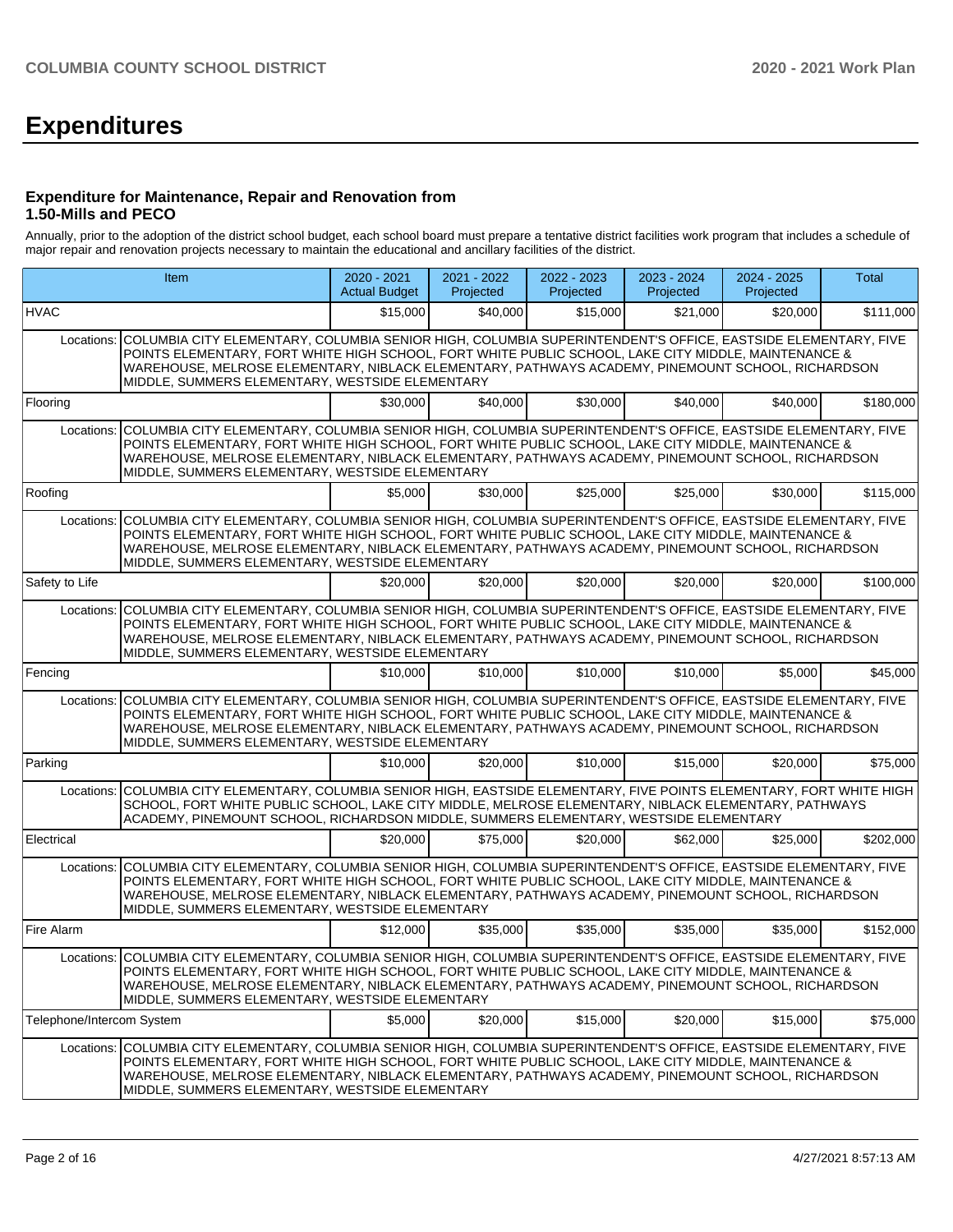| Closed Circuit Television                                                                                                                                                                                                                                                                                                                                                              |                                                                                                                                                                                                                                                                                                                                                                                        | \$1,000   | \$1,000   | \$1,000   | \$1,000   | \$500     | \$4,500     |  |  |  |
|----------------------------------------------------------------------------------------------------------------------------------------------------------------------------------------------------------------------------------------------------------------------------------------------------------------------------------------------------------------------------------------|----------------------------------------------------------------------------------------------------------------------------------------------------------------------------------------------------------------------------------------------------------------------------------------------------------------------------------------------------------------------------------------|-----------|-----------|-----------|-----------|-----------|-------------|--|--|--|
|                                                                                                                                                                                                                                                                                                                                                                                        | Locations: COLUMBIA CITY ELEMENTARY, COLUMBIA SENIOR HIGH, COLUMBIA SUPERINTENDENT'S OFFICE, EASTSIDE ELEMENTARY, FIVE<br>POINTS ELEMENTARY, FORT WHITE HIGH SCHOOL, FORT WHITE PUBLIC SCHOOL, LAKE CITY MIDDLE, MAINTENANCE &<br>WAREHOUSE, MELROSE ELEMENTARY, NIBLACK ELEMENTARY, PATHWAYS ACADEMY, PINEMOUNT SCHOOL, RICHARDSON<br>MIDDLE, SUMMERS ELEMENTARY, WESTSIDE ELEMENTARY |           |           |           |           |           |             |  |  |  |
| Paint                                                                                                                                                                                                                                                                                                                                                                                  |                                                                                                                                                                                                                                                                                                                                                                                        | \$25,000  | \$28,000  | \$25,000  | \$25,000  | \$25,000  | \$128,000   |  |  |  |
|                                                                                                                                                                                                                                                                                                                                                                                        | Locations: COLUMBIA CITY ELEMENTARY, COLUMBIA SENIOR HIGH, COLUMBIA SUPERINTENDENT'S OFFICE, EASTSIDE ELEMENTARY, FIVE<br>POINTS ELEMENTARY, FORT WHITE HIGH SCHOOL, FORT WHITE PUBLIC SCHOOL, LAKE CITY MIDDLE, MAINTENANCE &<br>WAREHOUSE, MELROSE ELEMENTARY, NIBLACK ELEMENTARY, PATHWAYS ACADEMY, PINEMOUNT SCHOOL, RICHARDSON<br>MIDDLE, SUMMERS ELEMENTARY, WESTSIDE ELEMENTARY |           |           |           |           |           |             |  |  |  |
| Maintenance/Repair                                                                                                                                                                                                                                                                                                                                                                     |                                                                                                                                                                                                                                                                                                                                                                                        | \$10,000  | \$213.020 | \$228,491 | \$203,561 | \$235,210 | \$890,282   |  |  |  |
| Locations: COLUMBIA CITY ELEMENTARY, COLUMBIA SENIOR HIGH, COLUMBIA SUPERINTENDENT'S OFFICE, EASTSIDE ELEMENTARY, FIVE<br>POINTS ELEMENTARY, FORT WHITE HIGH SCHOOL, FORT WHITE PUBLIC SCHOOL, LAKE CITY MIDDLE, MAINTENANCE &<br>WAREHOUSE, MELROSE ELEMENTARY, NIBLACK ELEMENTARY, PATHWAYS ACADEMY, PINEMOUNT SCHOOL, RICHARDSON<br>MIDDLE, SUMMERS ELEMENTARY, WESTSIDE ELEMENTARY |                                                                                                                                                                                                                                                                                                                                                                                        |           |           |           |           |           |             |  |  |  |
|                                                                                                                                                                                                                                                                                                                                                                                        | Sub Total: I                                                                                                                                                                                                                                                                                                                                                                           | \$163,000 | \$532,020 | \$434,491 | \$477,561 | \$470,710 | \$2,077,782 |  |  |  |

| <b>IPECO Maintenance Expenditures</b> | \$0       | \$0 <sub>1</sub> | ሶሳ<br>งบ  | \$0       | ΦO<br>ູບບ | \$0                  |
|---------------------------------------|-----------|------------------|-----------|-----------|-----------|----------------------|
| i .50 Mill Sub Total: İ               | \$378,000 | \$572,020        | \$474,491 | \$517,561 | \$470,710 | ሖ<br>412.782<br>92.4 |

| Other Items                                                                                                                                                                                                     | $2020 - 2021$<br><b>Actual Budget</b> | 2021 - 2022<br>Projected | 2022 - 2023<br>Projected | $2023 - 2024$<br>Projected | $2024 - 2025$<br>Projected | Total       |  |  |  |
|-----------------------------------------------------------------------------------------------------------------------------------------------------------------------------------------------------------------|---------------------------------------|--------------------------|--------------------------|----------------------------|----------------------------|-------------|--|--|--|
| <b>Bus Wash Station</b>                                                                                                                                                                                         | \$140,000                             | \$0                      | \$0                      | \$0 <sub>1</sub>           | \$0                        | \$140,000   |  |  |  |
| Locations MAINTENANCE & WAREHOUSE                                                                                                                                                                               |                                       |                          |                          |                            |                            |             |  |  |  |
| Playground Equipment                                                                                                                                                                                            | \$25,000                              | \$40,000                 | \$40,000                 | \$40,000                   | \$0                        | \$145,000   |  |  |  |
| Locations COLUMBIA CITY ELEMENTARY, EASTSIDE ELEMENTARY, FIVE POINTS ELEMENTARY, FORT WHITE PUBLIC SCHOOL, MELROSE<br>ELEMENTARY, NIBLACK ELEMENTARY, PINEMOUNT SCHOOL, SUMMERS ELEMENTARY, WESTSIDE ELEMENTARY |                                       |                          |                          |                            |                            |             |  |  |  |
| Single Point Entries - Fencing                                                                                                                                                                                  | \$50,000                              | \$0                      | \$0 <sub>0</sub>         | \$0 <sub>1</sub>           | \$0                        | \$50,000    |  |  |  |
| Locations COLUMBIA SENIOR HIGH, LAKE CITY MIDDLE                                                                                                                                                                |                                       |                          |                          |                            |                            |             |  |  |  |
| Total:                                                                                                                                                                                                          | \$378,000                             | \$572,020                | \$474,491                | \$517,561                  | \$470,710                  | \$2,412,782 |  |  |  |

#### **Local 1.50 Mill Expenditure For Maintenance, Repair and Renovation**

Anticipated expenditures expected from local funding sources over the years covered by the current work plan.

| Item                                      | 2020 - 2021<br><b>Actual Budget</b> | 2021 - 2022<br>Projected | $2022 - 2023$<br>Projected | 2023 - 2024<br>Projected | $2024 - 2025$<br>Projected | <b>Total</b> |
|-------------------------------------------|-------------------------------------|--------------------------|----------------------------|--------------------------|----------------------------|--------------|
| Remaining Maint and Repair from 1.5 Mills | \$378,000                           | \$572,020                | \$474,491                  | \$517,561                | \$470,710                  | \$2,412,782  |
| Maintenance/Repair Salaries               | \$0                                 | \$0                      | \$0                        | \$0                      | \$0                        | \$0          |
| School Bus Purchases                      | \$0                                 | \$0                      | \$0                        | \$0                      | \$0                        | \$0          |
| Other Vehicle Purchases                   | \$0                                 | \$0                      | \$0                        | \$0                      | \$0                        | \$0          |
| Capital Outlay Equipment                  | \$50,000                            | \$75,000                 | \$75,000                   | \$75,000                 | \$75,000                   | \$350,000    |
| <b>Rent/Lease Payments</b>                | \$0                                 | \$0                      | \$0                        | \$0                      | \$0                        | \$0          |
| <b>COP Debt Service</b>                   | \$1,677,000                         | \$1,677,000              | \$1,677,000                | \$1,677,000              | \$1,677,000                | \$8,385,000  |
| Rent/Lease Relocatables                   | \$0                                 | \$0                      | \$0                        | \$0                      | \$0                        | \$0          |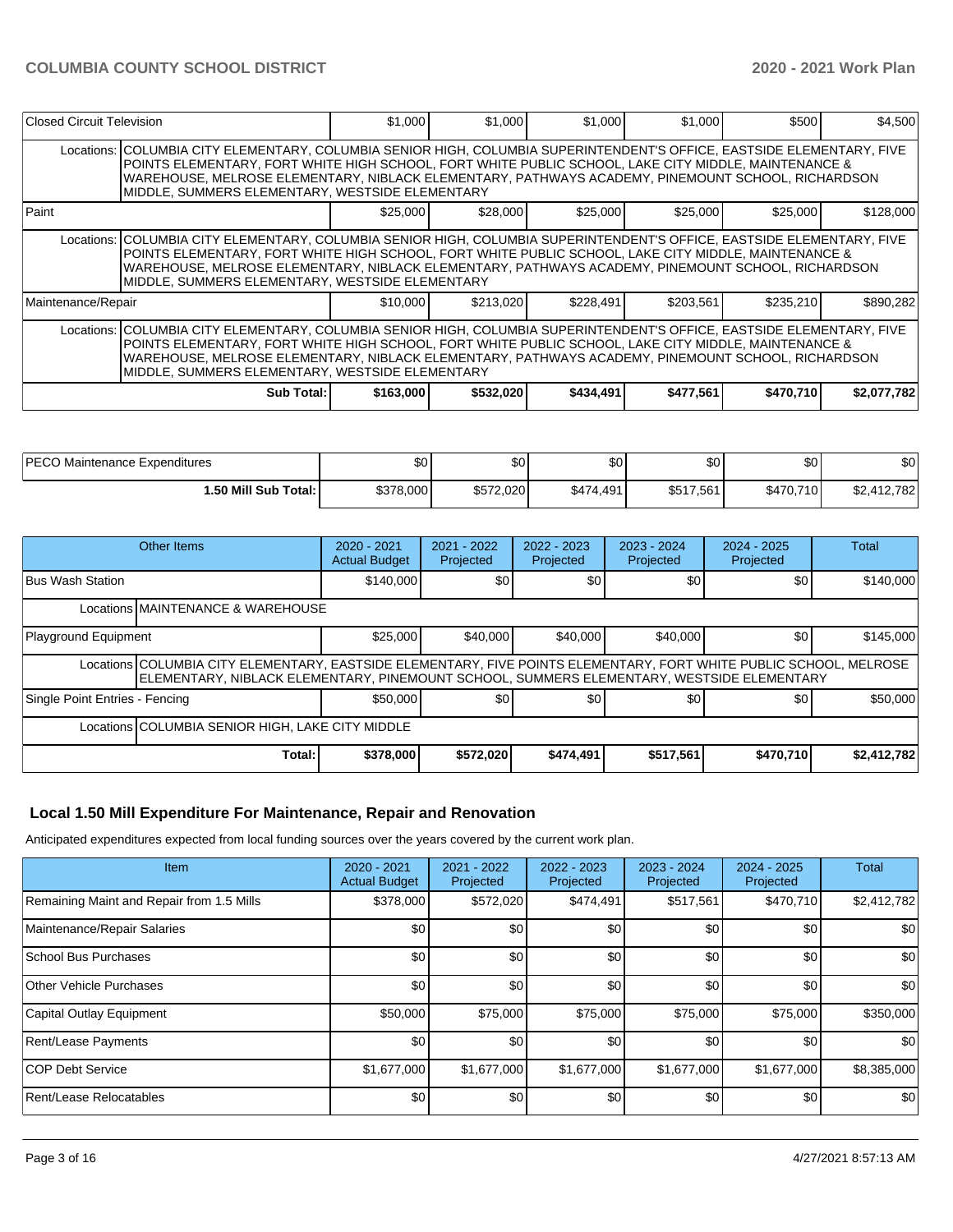| <b>Environmental Problems</b>                                | \$0         | \$0         | \$0         | \$0         | \$0         | \$0          |
|--------------------------------------------------------------|-------------|-------------|-------------|-------------|-------------|--------------|
| s.1011.14 Debt Service                                       | \$0         | \$0         | \$0         | \$0         | \$0         | \$0          |
| Special Facilities Construction Account                      | \$0         | \$0         | \$0         | \$0         | \$0         | \$0          |
| Premiums for Property Casualty Insurance - 1011.71<br>(4a,b) | \$500,000   | \$500,000   | \$500,000   | \$500,000   | \$500,000   | \$2,500,000  |
| Qualified School Construction Bonds (QSCB)                   | \$0         | \$0         | \$0         | \$0         | \$0         | \$0          |
| Qualified Zone Academy Bonds (QZAB)                          | \$0         | \$0         | \$0         | \$0         | \$0         | \$0          |
| Other Vehicle Lease                                          | \$100,000   | \$120,000   | \$120,000   | \$120,000   | \$120,000   | \$580,000    |
| Technology                                                   | \$550,000   | \$1,000,000 | \$1,000,000 | \$1,000,000 | \$1,000,000 | \$4,550,000  |
| Lease of School Buses                                        | \$583,450   | \$349,000   | \$349,000   | \$349,000   | \$349,000   | \$1,979,450  |
| <b>Local Expenditure Totals:</b>                             | \$3,838,450 | \$4,293,020 | \$4,195,491 | \$4,238,561 | \$4,191,710 | \$20,757,232 |

## **Revenue**

#### **1.50 Mill Revenue Source**

Schedule of Estimated Capital Outlay Revenue from each currently approved source which is estimated to be available for expenditures on the projects included in the tentative district facilities work program. All amounts are NET after considering carryover balances, interest earned, new COP's, 1011.14 and 1011.15 loans, etc. Districts cannot use 1.5-Mill funds for salaries except for those explicitly associated with maintenance/repair projects. (1011.71 (5), F.S.)

| Item                                                                                | Fund | $2020 - 2021$<br><b>Actual Value</b> | 2021 - 2022<br>Projected | $2022 - 2023$<br>Projected | $2023 - 2024$<br>Projected | $2024 - 2025$<br>Projected | Total            |
|-------------------------------------------------------------------------------------|------|--------------------------------------|--------------------------|----------------------------|----------------------------|----------------------------|------------------|
| (1) Non-exempt property<br>lassessed valuation                                      |      | \$3,384,572,839                      | \$3,487,549,209          | \$3,620,010,776            | \$3,770,264,476            | \$3,942,548,877            | \$18,204,946,177 |
| (2) The Millage projected for<br>discretionary capital outlay per<br>ls.1011.71     |      | 1.50                                 | 1.50                     | 1.50                       | 1.50                       | 1.50                       |                  |
| $(3)$ Full value of the 1.50-Mill<br>discretionary capital outlay per<br>ls.1011.71 |      | \$5.686.082                          | \$5,859,083              | \$6,081,618                | \$6,334,044                | \$6,623,482                | \$30,584,309     |
| $(4)$ Value of the portion of the 1.50<br>-Mill ACTUALLY levied                     | 370  | \$4,873,785                          | \$5,022,071              | \$5.212.816                | \$5,429,181                | \$5,677,270                | \$26.215.123     |
| $(5)$ Difference of lines $(3)$ and $(4)$                                           |      | \$812,297                            | \$837,012                | \$868.802                  | \$904,863                  | \$946.212                  | \$4,369,186      |

#### **PECO Revenue Source**

The figure in the row designated "PECO Maintenance" will be subtracted from funds available for new construction because PECO maintenance dollars cannot be used for new construction.

| Item                          | Fund | 2020 - 2021<br><b>Actual Budget</b> | 2021 - 2022<br>Projected | 2022 - 2023<br>Projected | 2023 - 2024<br>Projected | 2024 - 2025<br>Projected | Total |
|-------------------------------|------|-------------------------------------|--------------------------|--------------------------|--------------------------|--------------------------|-------|
| PECO New Construction         | 340  | \$0 <sub>1</sub>                    | \$0                      | \$0                      | \$0                      | \$0 <sub>1</sub>         | \$0   |
| PECO Maintenance Expenditures |      | \$0 <sub>1</sub>                    | \$0                      | \$0                      | \$0 <sub>1</sub>         | \$0 <sub>1</sub>         | \$0   |
|                               |      | \$0                                 | \$0                      | \$0                      | \$0                      | \$0                      | \$0   |

#### **CO & DS Revenue Source**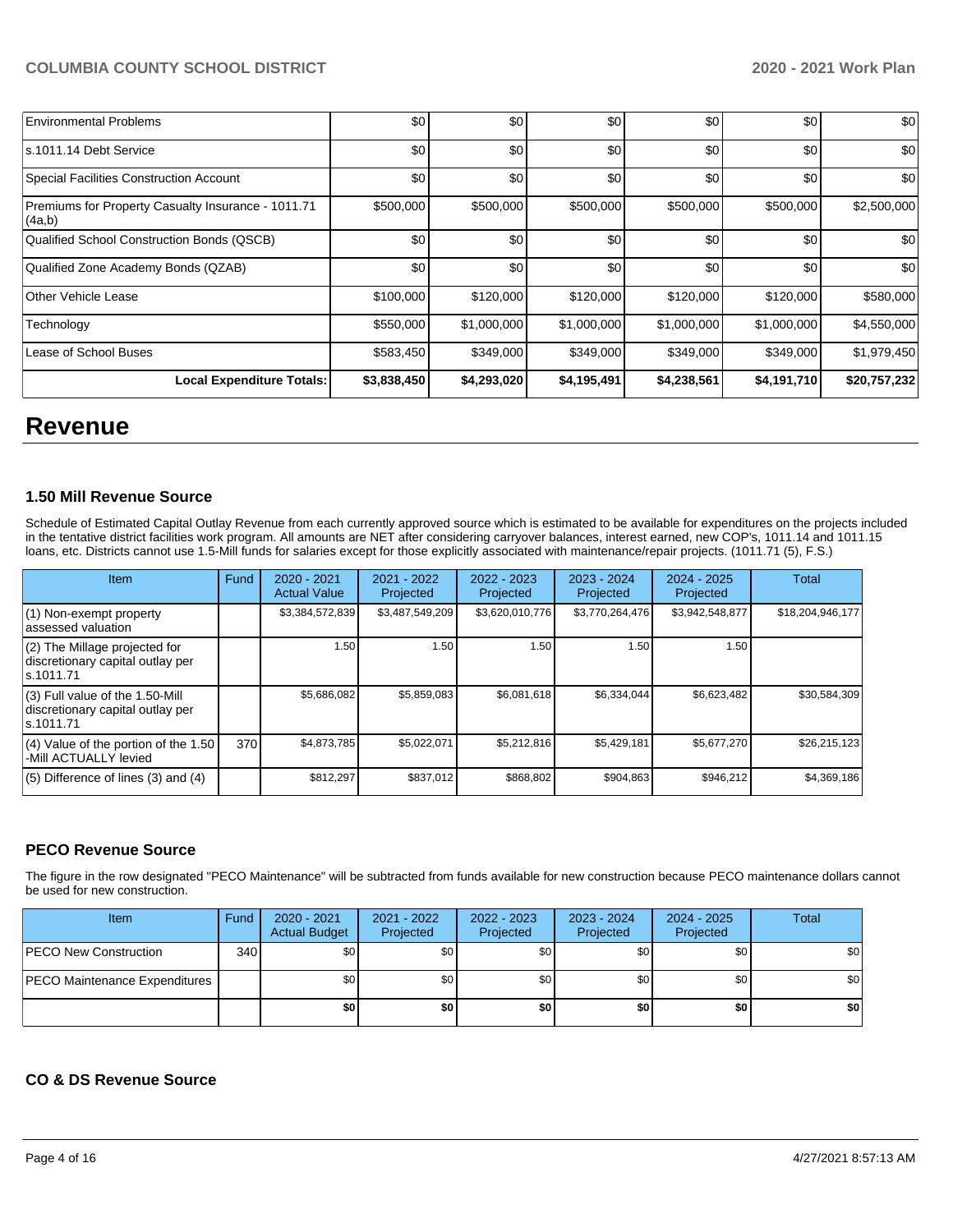Revenue from Capital Outlay and Debt Service funds.

| Item                                     | Fund | $2020 - 2021$<br><b>Actual Budget</b> | 2021 - 2022<br>Projected | 2022 - 2023<br>Projected | $2023 - 2024$<br>Projected | $2024 - 2025$<br>Projected | Total       |
|------------------------------------------|------|---------------------------------------|--------------------------|--------------------------|----------------------------|----------------------------|-------------|
| CO & DS Cash Flow-through<br>Distributed | 360  | \$340.013                             | \$340.013                | \$340.013                | \$340.013                  | \$340,013                  | \$1,700,065 |
| ICO & DS Interest on<br>Undistributed CO | 360  | \$9,827                               | \$9,827                  | \$9,827                  | \$9.827                    | \$9.827                    | \$49,135    |
|                                          |      | \$349.840                             | \$349.840                | \$349.840                | \$349.840                  | \$349.840                  | \$1,749,200 |

#### **Fair Share Revenue Source**

Nothing reported for this section. All legally binding commitments for proportionate fair-share mitigation for impacts on public school facilities must be included in the 5-year district work program.

No

#### **Sales Surtax Referendum**

Specific information about any referendum for a 1-cent or ½-cent surtax referendum during the previous year.

**Did the school district hold a surtax referendum during the past fiscal year 2019 - 2020?**

### **Additional Revenue Source**

Any additional revenue sources

| Item                                                                                                   | $2020 - 2021$<br><b>Actual Value</b> | 2021 - 2022<br>Projected | 2022 - 2023<br>Projected | $2023 - 2024$<br>Projected | $2024 - 2025$<br>Projected | Total |
|--------------------------------------------------------------------------------------------------------|--------------------------------------|--------------------------|--------------------------|----------------------------|----------------------------|-------|
| Proceeds from a s.1011.14/15 F.S. Loans                                                                | \$0                                  | \$0                      | \$0                      | \$0                        | \$0                        | \$0   |
| District Bonds - Voted local bond<br>referendum proceeds per s.9, Art VII<br><b>State Constitution</b> | \$0                                  | \$0                      | \$0                      | \$0                        | \$0                        | \$0   |
| Proceeds from Special Act Bonds                                                                        | \$0                                  | \$0                      | \$0                      | \$0                        | \$0                        | \$0   |
| Estimated Revenue from CO & DS Bond<br>Sale                                                            | \$0                                  | \$0                      | \$0                      | \$0                        | \$0                        | \$0   |
| <b>Proceeds from Voted Capital</b><br>Improvements millage                                             | \$0                                  | \$0                      | \$0                      | \$0                        | \$0                        | \$0   |
| Other Revenue for Other Capital Projects                                                               | \$0                                  | \$0                      | \$0                      | \$0                        | \$0                        | \$0   |
| Proceeds from 1/2 cent sales surtax<br>authorized by school board                                      | \$0                                  | \$0                      | \$0                      | \$0                        | \$0                        | \$0   |
| Proceeds from local governmental<br>infrastructure sales surtax                                        | \$0                                  | \$0                      | \$0                      | \$0                        | \$0                        | \$0   |
| Proceeds from Certificates of<br>Participation (COP's) Sale                                            | \$0                                  | \$0                      | \$0                      | \$0                        | \$0                        | \$0   |
| Classrooms First Bond proceeds amount<br>authorized in FY 1997-98                                      | \$0                                  | \$0                      | \$0                      | \$0                        | \$0                        | \$0   |
| Classrooms for Kids                                                                                    | \$0                                  | \$0                      | \$0                      | \$0                        | \$0                        | \$0   |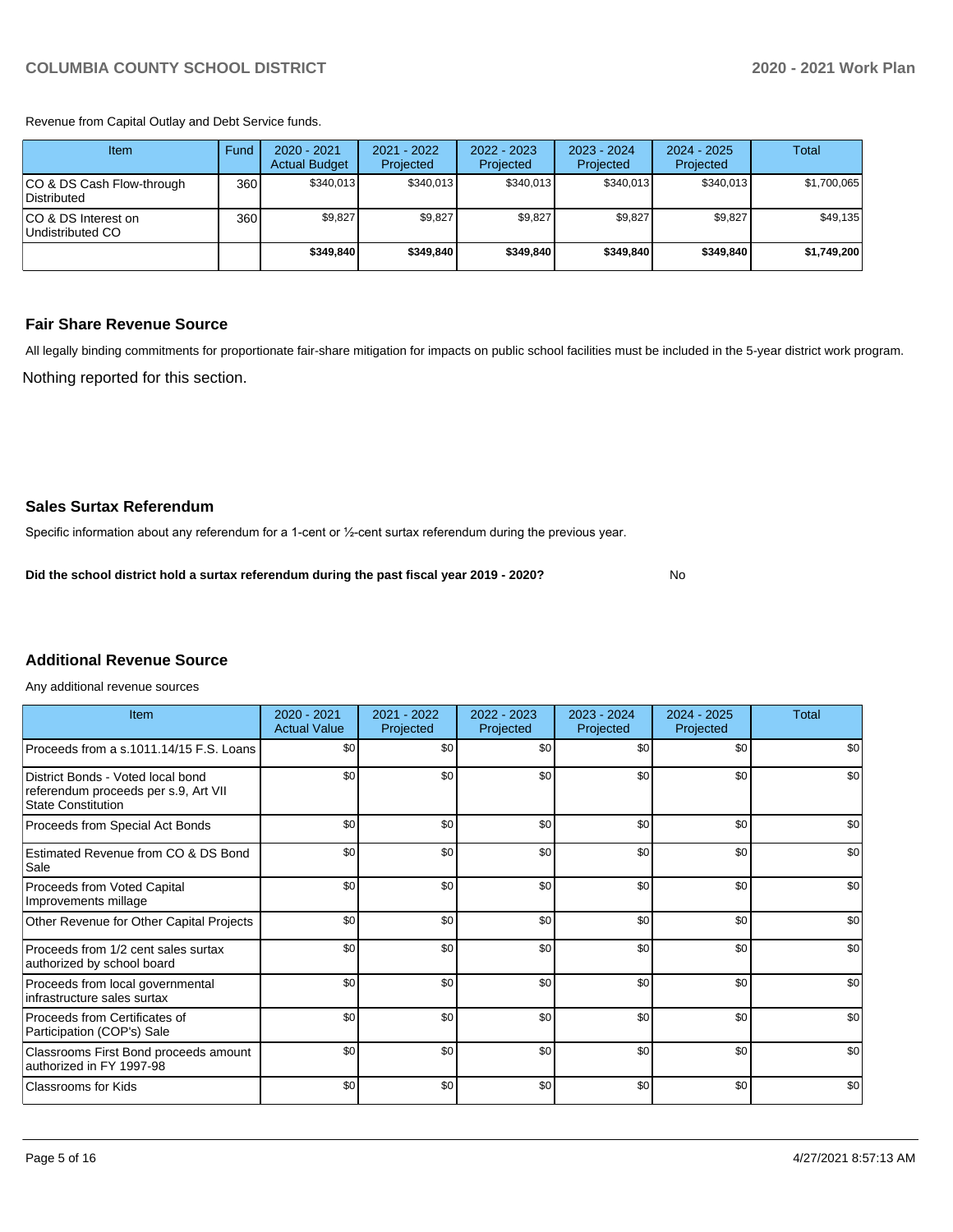| <b>District Equity Recognition</b>                                                                                        | \$0 | \$0 | \$0 | \$0 | \$0 | \$0 |
|---------------------------------------------------------------------------------------------------------------------------|-----|-----|-----|-----|-----|-----|
| <b>Federal Grants</b>                                                                                                     | \$0 | \$0 | \$0 | \$0 | \$0 | \$0 |
| Proportionate share mitigation (actual<br>cash revenue only, not in kind donations)                                       | \$0 | \$0 | \$0 | \$0 | \$0 | \$0 |
| Impact fees received                                                                                                      | \$0 | \$0 | \$0 | \$0 | \$0 | \$0 |
| Private donations                                                                                                         | \$0 | \$0 | \$0 | \$0 | \$0 | \$0 |
| Grants from local governments or not-for-<br>profit organizations                                                         | \$0 | \$0 | \$0 | \$0 | \$0 | \$0 |
| Interest, Including Profit On Investment                                                                                  | \$0 | \$0 | \$0 | \$0 | \$0 | \$0 |
| Revenue from Bonds pledging proceeds<br>from 1 cent or 1/2 cent Sales Surtax                                              | \$0 | \$0 | \$0 | \$0 | \$0 | \$0 |
| <b>Total Fund Balance Carried Forward</b>                                                                                 | \$0 | \$0 | \$0 | \$0 | \$0 | \$0 |
| General Capital Outlay Obligated Fund<br><b>Balance Carried Forward From Total</b><br><b>Fund Balance Carried Forward</b> | \$0 | \$0 | \$0 | \$0 | \$0 | \$0 |
| <b>Special Facilities Construction Account</b>                                                                            | \$0 | \$0 | \$0 | \$0 | \$0 | \$0 |
| One Cent - 1/2 Cent Sales Surtax Debt<br>Service From Total Fund Balance Carried<br>Forward                               | \$0 | \$0 | \$0 | \$0 | \$0 | \$0 |
| Capital Outlay Projects Funds Balance<br>Carried Forward From Total Fund<br><b>Balance Carried Forward</b>                | \$0 | \$0 | \$0 | \$0 | \$0 | \$0 |
| <b>Subtotal</b>                                                                                                           | \$0 | \$0 | \$0 | \$0 | \$0 | \$0 |

## **Total Revenue Summary**

| <b>Item Name</b>                                              | 2020 - 2021<br><b>Budget</b> | 2021 - 2022<br>Projected | 2022 - 2023<br>Projected | $2023 - 2024$<br>Projected | 2024 - 2025<br>Projected | <b>Five Year Total</b> |
|---------------------------------------------------------------|------------------------------|--------------------------|--------------------------|----------------------------|--------------------------|------------------------|
| Local 1.5 Mill Discretionary Capital Outlay<br><b>Revenue</b> | \$4,873,785                  | \$5,022,071              | \$5,212,816              | \$5,429,181                | \$5,677,270              | \$26,215,123           |
| PECO and 1.5 Mill Maint and Other 1.5<br>Mill Expenditures    | (\$3,838,450)                | (\$4,293,020)            | (\$4,195,491)            | (\$4,238,561)              | (\$4,191,710)            | $(\$20,757,232)$       |
| <b>PECO Maintenance Revenue</b>                               | \$0 <sub>1</sub>             | \$0                      | \$0                      | \$0                        | \$0                      | \$0                    |
| Available 1.50 Mill for New<br>  Construction                 | \$1,035,335                  | \$729.051                | \$1,017,325              | \$1,190,620                | \$1,485,560              | \$5,457,891            |

| <b>Item Name</b>                     | $2020 - 2021$<br><b>Budget</b> | $2021 - 2022$<br>Projected | $2022 - 2023$<br>Projected | $2023 - 2024$<br>Projected | $2024 - 2025$<br>Projected | <b>Five Year Total</b> |
|--------------------------------------|--------------------------------|----------------------------|----------------------------|----------------------------|----------------------------|------------------------|
| ICO & DS Revenue                     | \$349,840                      | \$349,840                  | \$349,840                  | \$349,840                  | \$349,840                  | \$1,749,200            |
| <b>PECO New Construction Revenue</b> | \$0                            | \$0                        | \$0                        | \$0                        | \$0 <sub>1</sub>           | \$0                    |
| Other/Additional Revenue             | \$0                            | \$0                        | \$0                        | \$0                        | \$0 <sub>1</sub>           | \$0                    |
| <b>Total Additional Revenue</b>      | \$349,840                      | \$349,840                  | \$349,840                  | \$349,840                  | \$349,840                  | \$1,749,200            |
| <b>Total Available Revenue</b>       | \$1,385,175                    | \$1,078,891                | \$1,367,165                | \$1,540,460                | \$1,835,400                | \$7,207,091            |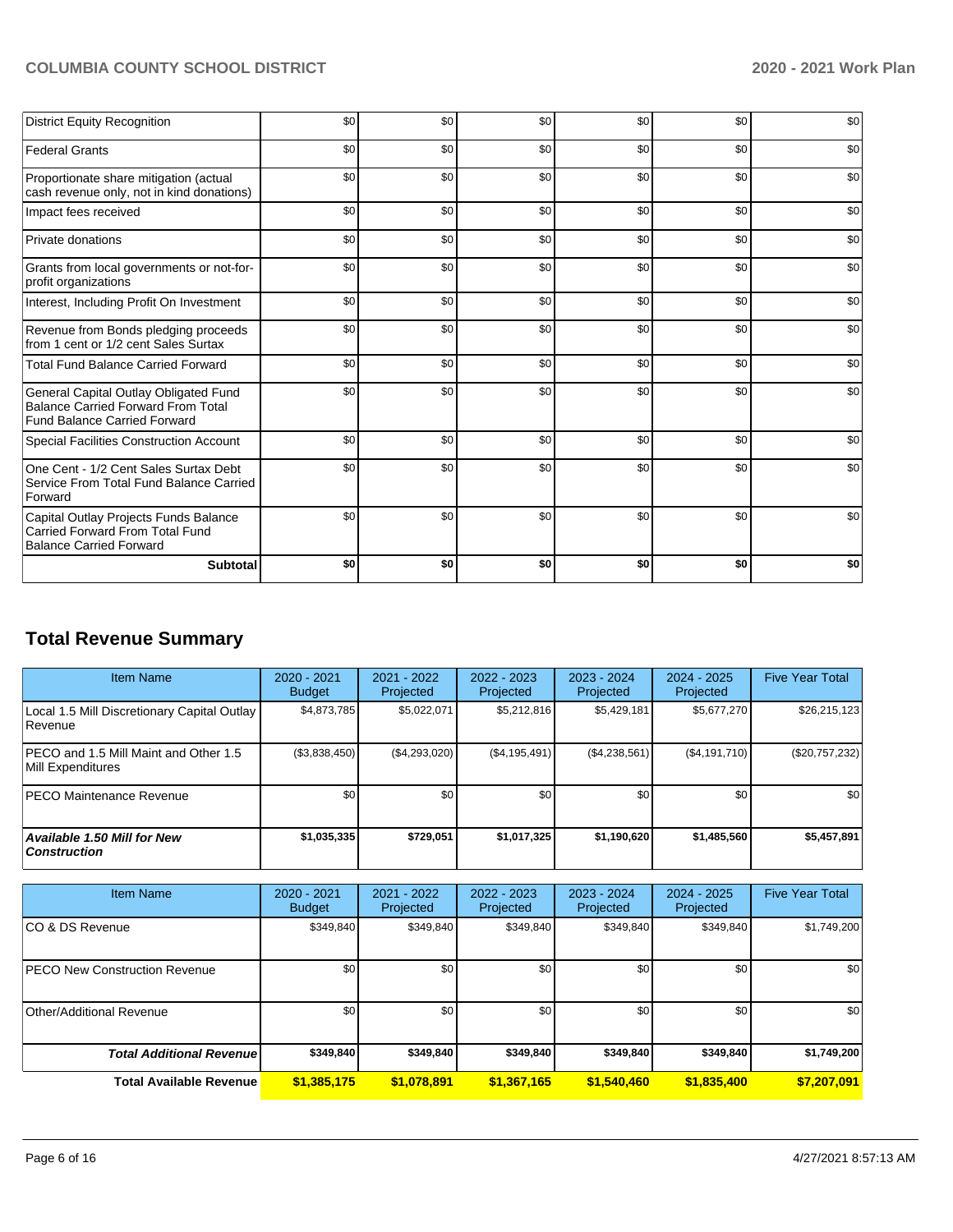# **Project Schedules**

### **Capacity Project Schedules**

A schedule of capital outlay projects necessary to ensure the availability of satisfactory classrooms for the projected student enrollment in K-12 programs.

| <b>Project Description</b>                                                 | Location                  |                          | 2020 - 2021 | 2021 - 2022  | 2022 - 2023 | 2023 - 2024  | 2024 - 2025 | <b>Total</b>    | Funded |
|----------------------------------------------------------------------------|---------------------------|--------------------------|-------------|--------------|-------------|--------------|-------------|-----------------|--------|
| <b>New Elementary</b><br>School to Replace an<br><b>Existing School</b>    | Location not<br>specified | Planned<br>Cost:         | \$0         | \$20,000,000 | \$0         | \$0          | \$0         | \$20,000,000 No |        |
|                                                                            |                           | <b>Student Stations:</b> | 0           | 800          | $\Omega$    | $\Omega$     | $\Omega$    | 800             |        |
|                                                                            | Total Classrooms:         | 0                        | 0           | 0            | 0           | $\Omega$     | 0           |                 |        |
|                                                                            |                           | Gross Sq Ft:             | 0           | 0            | 0           | 0            | $\Omega$    | $\Omega$        |        |
| New Elementary<br>School to Replace an specified<br><b>Existing School</b> | Location not              | Planned<br>Cost:         | \$0         | \$0          | \$0         | \$20,000,000 | \$0         | \$20,000,000 No |        |
|                                                                            | <b>Student Stations:</b>  |                          | 0           | O            | $\Omega$    | 800          | $\Omega$    | 800             |        |
|                                                                            | <b>Total Classrooms:</b>  |                          | 0           | O            | $\Omega$    | n            | n           | ∩               |        |
|                                                                            |                           | Gross Sq Ft:             | 0           | 0            | $\Omega$    | $\Omega$     | $\Omega$    | $\Omega$        |        |

| <b>Planned Cost: I</b>   | \$0 | \$20,000,000 | \$0 | \$20,000,000 | \$0 <sub>1</sub> | \$40,000,000 |
|--------------------------|-----|--------------|-----|--------------|------------------|--------------|
| <b>Student Stations:</b> |     | 800          |     | 800          |                  | 1,600        |
| <b>Total Classrooms:</b> |     |              |     |              |                  | 0            |
| Gross Sq Ft:             | υ   |              | υ   |              |                  | 0            |

### **Other Project Schedules**

Major renovations, remodeling, and additions of capital outlay projects that do not add capacity to schools.

| <b>Project Description</b>                                                 | Location                                  | 2020 - 2021<br><b>Actual Budget</b> | 2021 - 2022<br>Projected | 2022 - 2023<br>Projected | 2023 - 2024<br>Projected | $2024 - 2025$<br>Projected | Total           | Funded |
|----------------------------------------------------------------------------|-------------------------------------------|-------------------------------------|--------------------------|--------------------------|--------------------------|----------------------------|-----------------|--------|
| Building 7 Mechanical Systems<br>Replacement and Building<br>Improvements. | <b>FORT WHITE PUBLIC</b><br><b>SCHOOL</b> | \$250,000                           | \$0                      | \$0                      | \$0                      | \$0                        | \$250,000 Yes   |        |
| <b>Outdoor Assembly Building</b>                                           | <b>WESTSIDE</b><br><b>I</b> ELEMENTARY    | \$180,000                           | \$0                      | \$0                      | \$0                      | \$0                        | \$180,000 Yes   |        |
| Auditorium                                                                 | <b>FORT WHITE HIGH</b><br><b>SCHOOL</b>   | \$302.664                           | \$1.050.191              | \$0                      | \$0                      | \$0                        | \$1,352,855 Yes |        |
| resurface track                                                            | <b>COLUMBIA SENIOR</b><br>IHIGH           | \$0                                 | \$0                      | \$248,534                | \$0                      | \$0                        | \$248,534 Yes   |        |
| Outdoor Assembly Building                                                  | <b>FIVE POINTS</b><br><b>IELEMENTARY</b>  | \$0                                 | \$0                      | \$0                      | \$180,000                | \$0                        | \$180,000 Yes   |        |
| Outdoor Assembly Building                                                  | <b>MELROSE</b><br><b>ELEMENTARY</b>       | \$0                                 | \$0                      | \$0                      | \$180,000                | \$0                        | \$180,000 Yes   |        |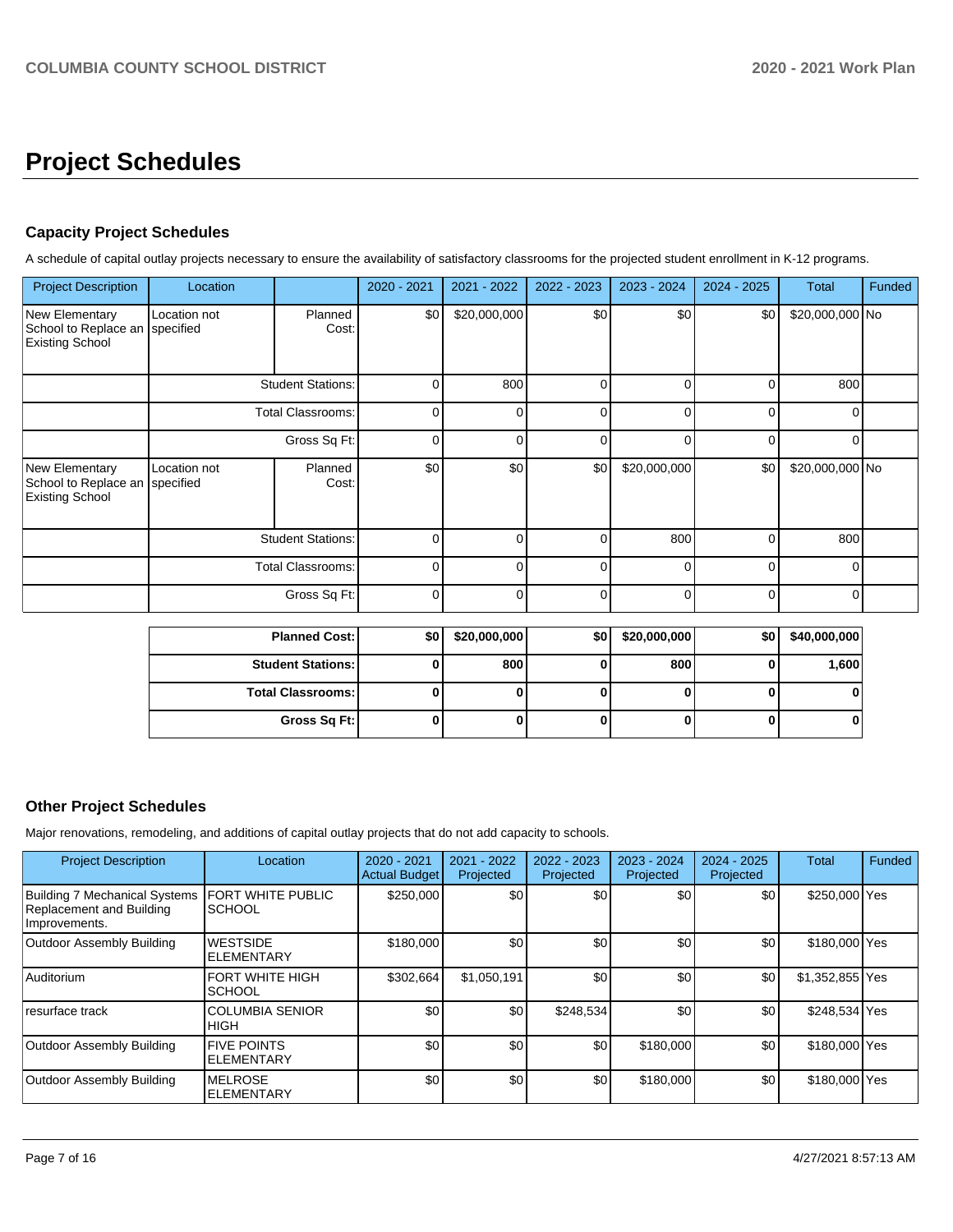| resurface track                                                     | FORT WHITE HIGH<br><b>SCHOOL</b>                     | \$0       | \$0       | \$250,302 | \$0       | \$0         | \$250,302 Yes   |        |
|---------------------------------------------------------------------|------------------------------------------------------|-----------|-----------|-----------|-----------|-------------|-----------------|--------|
| Renovate Clinic                                                     | <b>MELROSE</b><br><b>ELEMENTARY</b>                  | \$0       | \$0       | \$162,000 | \$0       | \$0         | \$162,000 Yes   |        |
| <b>Outdoor Assembly Building</b>                                    | PINEMOUNT SCHOOL                                     | \$0       | \$0       | \$0       | \$180,000 | \$0         | \$180,000 Yes   |        |
| Re-roof Bldg 2                                                      | COLUMBIA<br>SUPERINTENDENT'S<br><b>OFFICE</b>        | \$136,557 | \$0       | \$0       | \$0       | \$0         | \$136,557 Yes   |        |
| Re-roof Bldg 5                                                      | <b>COLUMBIA</b><br>SUPERINTENDENT'S<br><b>OFFICE</b> | \$39,057  | \$0       | \$0       | \$0       | \$0         | \$39,057 Yes    |        |
| Backup Generator w/ATS                                              | <b>COLUMBIA CITY</b><br><b>ELEMENTARY</b>            | \$0       | \$0       | \$0       | \$0       | \$88,108    | \$88,108 Yes    |        |
| Backup Generator w/ATS                                              | <b>COLUMBIA SENIOR</b><br>HIGH                       | \$0       | \$0       | \$130,000 | \$0       | \$0         | \$130,000 Yes   |        |
| Backup Generator w/ATS                                              | <b>EASTSIDE</b><br><b>ELEMENTARY</b>                 | \$0       | \$0       | \$45,000  | \$0       | \$0         | \$45,000 Yes    |        |
| Backup Generator w/ATS                                              | <b>FIVE POINTS</b><br><b>ELEMENTARY</b>              | \$0       | \$0       | \$45,000  | \$0       | \$0         | \$45,000 Yes    |        |
| ATS for Backup Generator                                            | FORT WHITE HIGH<br><b>SCHOOL</b>                     | \$0       | \$0       | \$31,000  | \$0       | \$0         | \$31,000 Yes    |        |
| Backup Generator w/ATS                                              | FORT WHITE PUBLIC<br><b>SCHOOL</b>                   | \$0       | \$0       | \$0       | \$0       | \$0         |                 | \$0 No |
| Backup Generator w/ATS                                              | <b>LAKE CITY MIDDLE</b>                              | \$0       | \$0       | \$0       | \$0       | \$92,125    | \$92,125 No     |        |
| Backup Generator w/ATS                                              | <b>MELROSE</b><br><b>ELEMENTARY</b>                  | \$0       | \$0       | \$0       | \$0       | \$0         |                 | \$0 No |
| Backup Generator w/ATS                                              | NIBLACK ELEMENTARY                                   | \$0       | \$0       | \$0       | \$0       | \$0         |                 | \$0 No |
| Backup Generator w/ATS                                              | PINEMOUNT SCHOOL                                     | \$0       | \$0       | \$0       | \$89,420  | \$0         | \$89,420 No     |        |
| Backup Generator w/ATS                                              | RICHARDSON MIDDLE                                    | \$0       | \$0       | \$0       | \$0       | \$0         |                 | \$0 No |
| Backup Generator w/ATS                                              | <b>SUMMERS</b><br><b>ELEMENTARY</b>                  | \$0       | \$0       | \$0       | \$0       | \$0         |                 | \$0 No |
| ATS for Backup Generator                                            | WESTSIDE<br><b>ELEMENTARY</b>                        | \$0       | \$0       | \$31,000  | \$0       | \$0         | \$31,000 Yes    |        |
| Reroof 8 Buildings                                                  | PATHWAYS ACADEMY                                     | \$25,000  | \$0       | \$0       | \$0       | \$0         | \$25,000 Yes    |        |
| Roof Covering for Mechanical<br>Equipment - FWMS                    | FORT WHITE HIGH<br><b>SCHOOL</b>                     | \$0       | \$28,700  | \$0       | \$0       | \$0         | \$28,700 Yes    |        |
| Reroof Building 9                                                   | <b>EASTSIDE</b><br>ELEMENTARY                        | \$41,456  | \$0       | \$0       | \$0       | \$0         | \$41,456 Yes    |        |
| 12 Classroom Wing to Replace<br>Existing Relocatables               | PATHWAYS ACADEMY                                     | \$0       | \$0       | \$0       | \$0       | \$1,456,358 | \$1,456,358 Yes |        |
| Site Entry, Parking<br><b>Enhancements and Main Office</b><br>Entry | <b>FIVE POINTS</b><br><b>ELEMENTARY</b>              | \$0       | \$251,771 | \$0       | \$0       | \$0         | \$251,771 No    |        |
| <b>Engineer and Replace Existing</b><br><b>HVAC System</b>          | LAKE CITY MIDDLE                                     | \$0       | \$0       | \$322,529 | \$0       | \$0         | \$322,529 Yes   |        |
| Replace Bleachers                                                   | <b>COLUMBIA SENIOR</b><br>HIGH                       | \$0       | \$0       | \$0       | \$0       | \$209,820   | \$209,820 Yes   |        |
| Site Entry and Parking<br>Enhancements                              | LAKE CITY MIDDLE                                     | \$0       | \$246,144 | \$0       | \$0       | \$0         | \$246,144 No    |        |
| Covered Walkway PE                                                  | <b>SUMMERS</b><br><b>ELEMENTARY</b>                  | \$0       | \$0       | \$32,000  | \$0       | \$0         | \$32,000 Yes    |        |
| Expand Cafeteria 1600 nsf                                           | <b>FIVE POINTS</b><br>ELEMENTARY                     | \$0       | \$0       | \$303,387 | \$0       | \$0         | \$303,387 No    |        |
| HVAC Replacement Bldg #1                                            | FORT WHITE PUBLIC<br><b>SCHOOL</b>                   | \$0       | \$0       | \$0       | \$167,868 | \$0         | \$167,868 Yes   |        |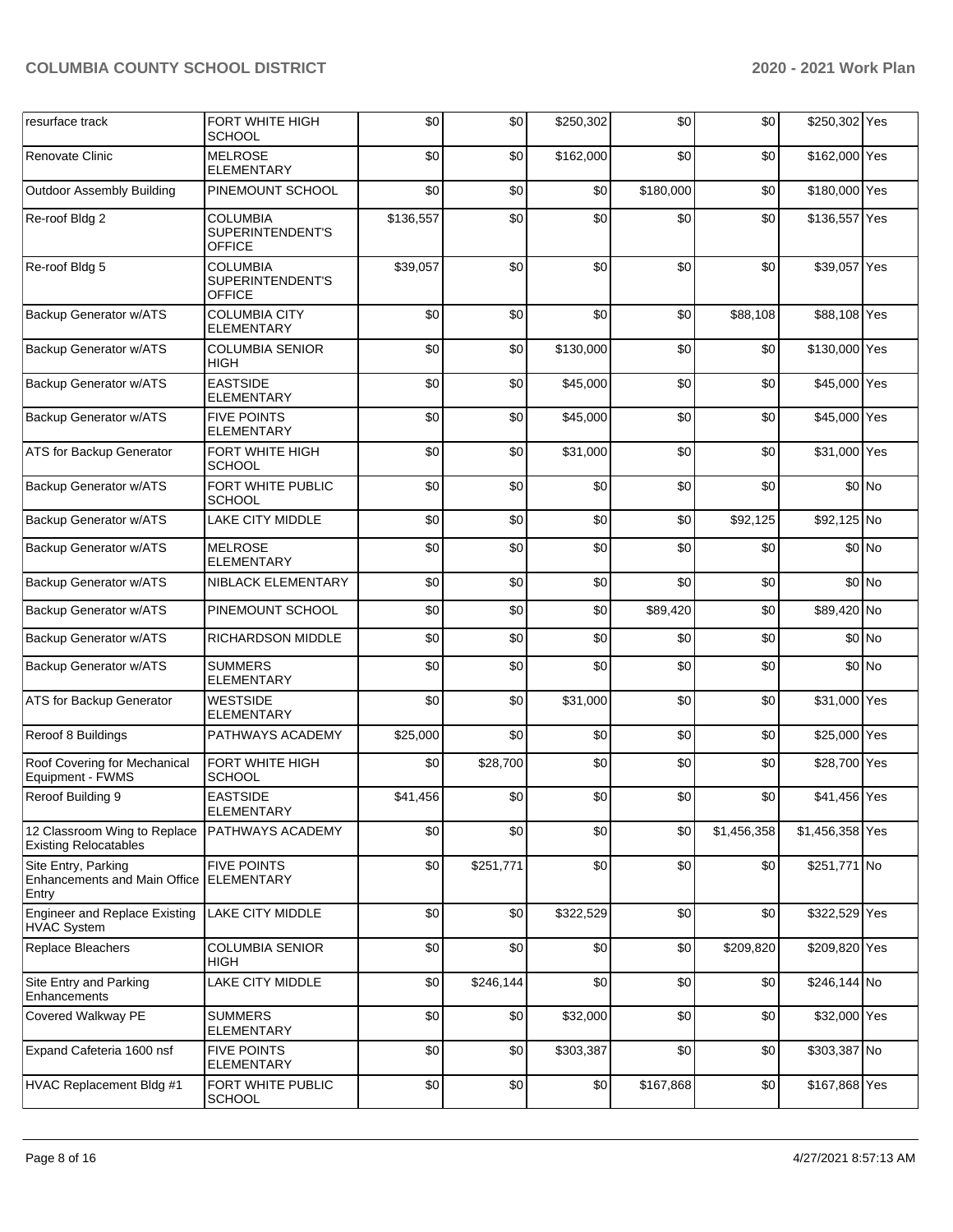| <b>Replace Bleachers</b>  | <b>COLUMBIA CITY</b><br><b>IELEMENTARY</b><br>LAKE CITY MIDDLE | \$241,716<br>\$0 <sub>1</sub> | \$0<br>\$0 | \$0<br>\$0 | \$0<br>\$174,602 | \$0<br>\$0 | \$241,716 Yes<br>\$174,602 Yes |  |
|---------------------------|----------------------------------------------------------------|-------------------------------|------------|------------|------------------|------------|--------------------------------|--|
|                           |                                                                |                               |            |            |                  |            |                                |  |
| Cooling Tower Replacement |                                                                |                               |            |            |                  |            |                                |  |
| Site Entry and Parking    | <b>EASTSIDE</b><br><b>ELEMENTARY</b>                           | \$0                           | \$0        | \$0        | \$0              | \$81.114   | \$81,114 Yes                   |  |
| HVAC Replacement          | <b>FORT WHITE HIGH</b><br><b>SCHOOL</b>                        | \$0                           | \$0        | \$0        | \$657,990        | \$0        | \$657,990 Yes                  |  |
| HVAC Replacement Bldg #4  | ICOLUMBIA CITY<br><b>ELEMENTARY</b>                            | \$0                           | \$0        | \$69,800   | \$0              | \$0        | \$69,800 Yes                   |  |
| HVAC Replacement          | <b>COLUMBIA</b><br>SUPERINTENDENT'S<br><b>OFFICE</b>           | \$168,725                     | \$0        | \$0        | \$0              | \$0        | \$168,725 Yes                  |  |

#### **Additional Project Schedules**

Any projects that are not identified in the last approved educational plant survey.

Nothing reported for this section.

#### **Non Funded Growth Management Project Schedules**

Schedule indicating which projects, due to planned development, that CANNOT be funded from current revenues projected over the next five years.

Nothing reported for this section.

## **Tracking**

### **Capacity Tracking**

| Location                                        | $2020 -$<br><b>2021 Satis.</b><br>Stu. Sta. | Actual<br>$2020 -$<br><b>2021 FISH</b><br>Capacity | Actual<br>$2019 -$<br>2020<br><b>COFTE</b> | # Class<br><b>Rooms</b> | Actual<br>Average<br>$2020 -$<br>2021 Class<br><b>Size</b> | Actual<br>$2020 -$<br>2021<br><b>Utilization</b> | <b>New</b><br>Stu.<br><b>Capacity</b> | <b>New</b><br>Rooms to<br>be<br>Added/Re<br>moved | Projected<br>$2024 -$<br>2025<br><b>COFTE</b> | Projected<br>$2024 -$<br>2025<br><b>Utilization</b> | Projected<br>$2024 -$<br>2025 Class<br><b>Size</b> |
|-------------------------------------------------|---------------------------------------------|----------------------------------------------------|--------------------------------------------|-------------------------|------------------------------------------------------------|--------------------------------------------------|---------------------------------------|---------------------------------------------------|-----------------------------------------------|-----------------------------------------------------|----------------------------------------------------|
| <b>WESTSIDE</b><br><b>ELEMENTARY</b>            | 782                                         | 782                                                | 697                                        | 41                      | 17 <sub>l</sub>                                            | 89.00 %                                          |                                       |                                                   | 685                                           | 88.00 %                                             | 17                                                 |
| PINEMOUNT SCHOOL                                | 581                                         | 581                                                | 464                                        | 30                      | 15 <sub>l</sub>                                            | 80.00 %                                          |                                       |                                                   | 460                                           | 79.00 %                                             | 15                                                 |
| <b>NORTH FLORIDA</b><br><b>AVIATION ACADEMY</b> | 82I                                         | 57                                                 |                                            |                         |                                                            | 0.00%                                            |                                       |                                                   |                                               | 0.00%                                               | 0                                                  |
| PATHWAYS ACADEMY                                | 215                                         | 215                                                | 64                                         | 11 <sub>1</sub>         | 6                                                          | 30.00 %                                          |                                       |                                                   | 60                                            | 28.00 %                                             | 5                                                  |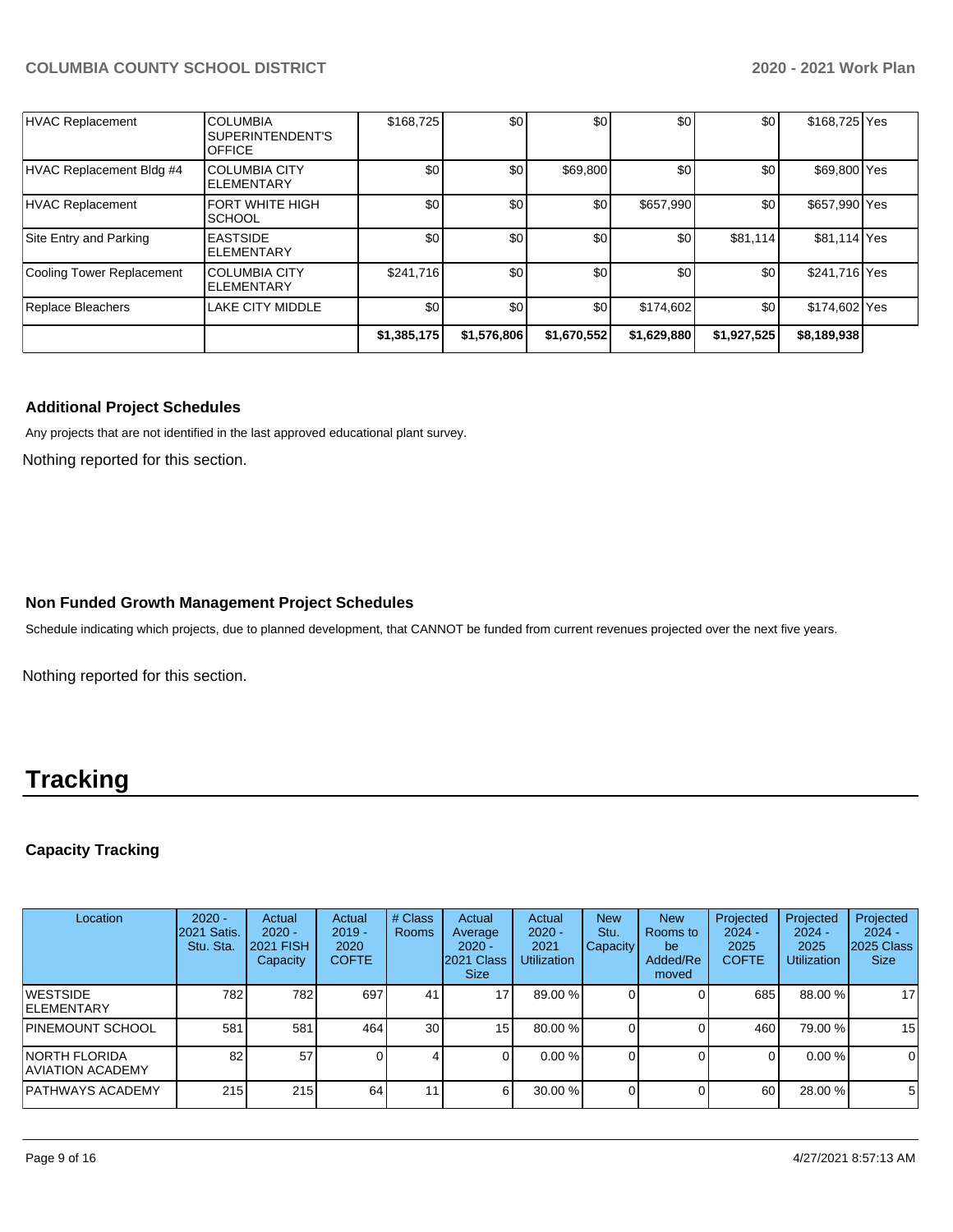| 13<br>776<br>547<br>42<br> COLUMBIA CITY<br>776<br>70.00 %<br>0<br>540<br>0<br>ELEMENTARY<br>30<br>9<br>569<br>569<br>266<br>300<br><b>NIBLACK ELEMENTARY</b><br>47.00 %<br>0<br>$\Omega$<br>17<br>2,465<br>2,341<br>1,756<br>104<br>75.00 %<br>1,702<br><b>COLUMBIA SENIOR</b><br>0<br>0<br> HIGH<br>47<br>536<br>11<br>530<br>1,068<br>1,000<br>54.00 %<br><b>RICHARDSON MIDDLE</b><br>$\Omega$<br>$\Omega$<br>87<br>2,036<br>1,832<br>14<br>65.00 %<br>FORT WHITE HIGH<br>1,195<br>1,105<br>0<br>0<br><b>SCHOOL</b><br>12<br>679<br>437<br>35<br>679<br>436<br><b>IMELROSE</b><br>64.00 %<br>0<br>$\Omega$<br><b>ELEMENTARY</b><br>38<br>16<br><b>EASTSIDE</b><br>713<br>713<br>624<br>88.00 %<br>620<br>$\Omega$<br>∩<br><b>IELEMENTARY</b><br>35<br>12<br>663<br>663<br>422<br>64.00 %<br>0<br>399<br>$\Omega$<br><b>ELEMENTARY</b><br>874<br>14<br>856<br>657<br>46<br>632<br>FORT WHITE PUBLIC<br>75.00 %<br>0<br>$\Omega$<br><b>SCHOOL</b><br><b>SUMMERS</b><br>894<br>894<br>499<br>46<br>11<br>490<br>56.00 %<br>$\Omega$<br>$\Omega$<br><b>ELEMENTARY</b> | 14<br>68.98 %<br>8,960<br>67.42 %<br>$\bf{0}$<br>O | 14 | 658 | 9,167 | 13,289 | 13,838 |                         |
|----------------------------------------------------------------------------------------------------------------------------------------------------------------------------------------------------------------------------------------------------------------------------------------------------------------------------------------------------------------------------------------------------------------------------------------------------------------------------------------------------------------------------------------------------------------------------------------------------------------------------------------------------------------------------------------------------------------------------------------------------------------------------------------------------------------------------------------------------------------------------------------------------------------------------------------------------------------------------------------------------------------------------------------------------------------------|----------------------------------------------------|----|-----|-------|--------|--------|-------------------------|
| <b>FIVE POINTS</b>                                                                                                                                                                                                                                                                                                                                                                                                                                                                                                                                                                                                                                                                                                                                                                                                                                                                                                                                                                                                                                                   | 11<br>55.00 %                                      |    |     |       |        |        |                         |
|                                                                                                                                                                                                                                                                                                                                                                                                                                                                                                                                                                                                                                                                                                                                                                                                                                                                                                                                                                                                                                                                      | 14<br>72.00 %                                      |    |     |       |        |        |                         |
|                                                                                                                                                                                                                                                                                                                                                                                                                                                                                                                                                                                                                                                                                                                                                                                                                                                                                                                                                                                                                                                                      | 60.00 %<br>11                                      |    |     |       |        |        |                         |
|                                                                                                                                                                                                                                                                                                                                                                                                                                                                                                                                                                                                                                                                                                                                                                                                                                                                                                                                                                                                                                                                      | 16<br>87.00 %                                      |    |     |       |        |        |                         |
|                                                                                                                                                                                                                                                                                                                                                                                                                                                                                                                                                                                                                                                                                                                                                                                                                                                                                                                                                                                                                                                                      | 12<br>64.00 %                                      |    |     |       |        |        |                         |
|                                                                                                                                                                                                                                                                                                                                                                                                                                                                                                                                                                                                                                                                                                                                                                                                                                                                                                                                                                                                                                                                      | 13<br>60.00 %                                      |    |     |       |        |        |                         |
|                                                                                                                                                                                                                                                                                                                                                                                                                                                                                                                                                                                                                                                                                                                                                                                                                                                                                                                                                                                                                                                                      | 11<br>53.00 %                                      |    |     |       |        |        |                         |
|                                                                                                                                                                                                                                                                                                                                                                                                                                                                                                                                                                                                                                                                                                                                                                                                                                                                                                                                                                                                                                                                      | 16<br>73.00 %                                      |    |     |       |        |        |                         |
|                                                                                                                                                                                                                                                                                                                                                                                                                                                                                                                                                                                                                                                                                                                                                                                                                                                                                                                                                                                                                                                                      | 10<br>53.00 %                                      |    |     |       |        |        |                         |
|                                                                                                                                                                                                                                                                                                                                                                                                                                                                                                                                                                                                                                                                                                                                                                                                                                                                                                                                                                                                                                                                      | 13<br>70.00 %                                      |    |     |       |        |        |                         |
|                                                                                                                                                                                                                                                                                                                                                                                                                                                                                                                                                                                                                                                                                                                                                                                                                                                                                                                                                                                                                                                                      | 16<br>76.00 %<br>1,001<br>76.00 %<br>0<br>0        | 16 | 62  | 1,004 | 1,313  | 1,459  | <b>LAKE CITY MIDDLE</b> |

The COFTE Projected Total (8,960) for 2024 - 2025 must match the Official Forecasted COFTE Total (8,961) for 2024 - 2025 before this section can be completed. In the event that the COFTE Projected Total does not match the Official forecasted COFTE, then the Balanced Projected COFTE Table should be used to balance COFTE.

| Projected COFTE for 2024 - 2025 |       |  |  |  |  |
|---------------------------------|-------|--|--|--|--|
| Elementary (PK-3)               | 3,095 |  |  |  |  |
| Middle $(4-8)$                  | 3,337 |  |  |  |  |
| High (9-12)                     | 2,528 |  |  |  |  |
|                                 | 8,961 |  |  |  |  |

| <b>Grade Level Type</b> | <b>Balanced Projected</b><br>COFTE for 2024 - 2025 |
|-------------------------|----------------------------------------------------|
| Elementary (PK-3)       |                                                    |
| Middle (4-8)            |                                                    |
| High (9-12)             |                                                    |
|                         | 8,960                                              |

#### **Relocatable Replacement**

Number of relocatable classrooms clearly identified and scheduled for replacement in the school board adopted financially feasible 5-year district work program.

| Location                        | 2020 - 2021 |                 | 2021 - 2022   2022 - 2023   2023 - 2024   2024 - 2025   Year 5 Total |    |
|---------------------------------|-------------|-----------------|----------------------------------------------------------------------|----|
| <b>COLUMBIA SENIOR HIGH</b>     |             |                 |                                                                      | 10 |
| Total Relocatable Replacements: |             | 10 <sub>1</sub> | o                                                                    | 10 |

#### **Charter Schools Tracking**

Information regarding the use of charter schools.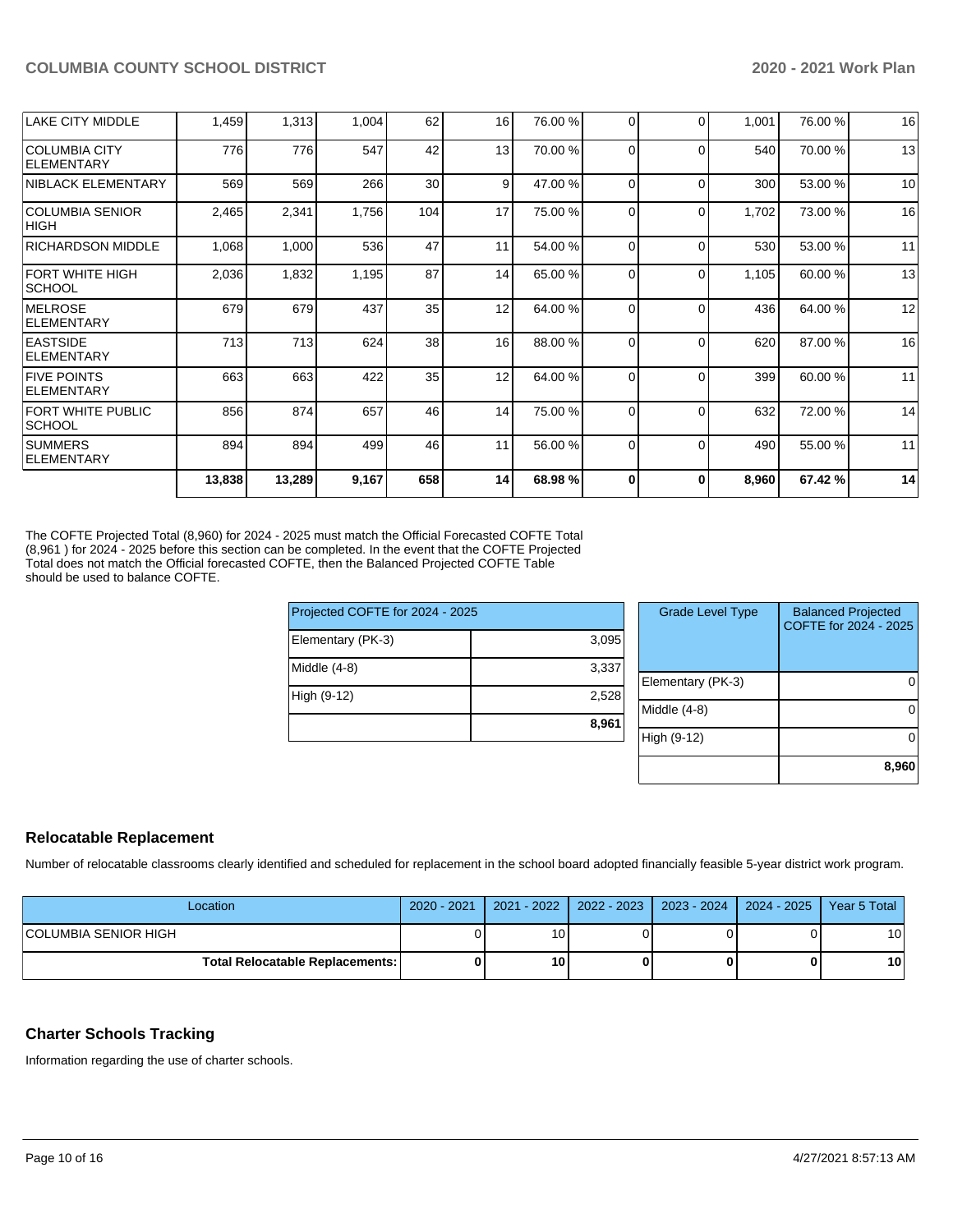| Location-Type   | # Relocatable<br>units or<br>permanent<br><b>classrooms</b> | Owner             | Year Started or  <br>Scheduled | <b>Student</b><br><b>Stations</b> | <b>Students</b><br>Enrolled | Years in<br>Contract | <b>Total Charter</b><br><b>Students</b><br>projected for<br>$2024 - 2025$ |
|-----------------|-------------------------------------------------------------|-------------------|--------------------------------|-----------------------------------|-----------------------------|----------------------|---------------------------------------------------------------------------|
| Belmont Academy |                                                             | 22 LEASE PURCHASE | 2013                           | 448                               | 438 l                       |                      | 600                                                                       |
|                 | 22 <sub>1</sub>                                             |                   |                                | 448                               | 438 l                       |                      | 600                                                                       |

#### **Special Purpose Classrooms Tracking**

The number of classrooms that will be used for certain special purposes in the current year, by facility and type of classroom, that the district will, 1), not use for educational purposes, and 2), the co-teaching classrooms that are not open plan classrooms and will be used for educational purposes.

| School                                 | School Type |                                                                   | $\#$ of Elementary $\#$ of Middle 4-8<br>K-3 Classrooms<br><b>Classrooms</b> | $#$ of High 9-12<br><b>Classrooms</b> | # of $ESE$<br><b>Classrooms</b> | # of Combo<br><b>Classrooms</b> | Total<br><b>Classrooms</b> |
|----------------------------------------|-------------|-------------------------------------------------------------------|------------------------------------------------------------------------------|---------------------------------------|---------------------------------|---------------------------------|----------------------------|
| <b>Total Educational Classrooms: I</b> |             |                                                                   |                                                                              |                                       |                                 |                                 | 0                          |
|                                        |             |                                                                   |                                                                              |                                       |                                 |                                 |                            |
| School                                 | School Type | $\sharp$ of Elementary $\sharp$ of Middle 4-8<br>K-3 Classrooms I | <b>Classrooms</b>                                                            | # of High $9-12$<br><b>Classrooms</b> | # of $ESE$<br><b>Classrooms</b> | # of Combo<br><b>Classrooms</b> | Total<br><b>Classrooms</b> |

**Total Co-Teaching Classrooms: 0 0 0 0 0 0**

#### **Infrastructure Tracking**

**Necessary offsite infrastructure requirements resulting from expansions or new schools. This section should include infrastructure information related to capacity project schedules and other project schedules (Section 4).** 

Not Specified

**Proposed location of planned facilities, whether those locations are consistent with the comprehensive plans of all affected local governments, and recommendations for infrastructure and other improvements to land adjacent to existing facilities. Provisions of 1013.33(12), (13) and (14) and 1013.36** must be addressed for new facilities planned within the 1st three years of the plan (Section 5).

#### Not Specified

**Consistent with Comp Plan?** No

#### **Net New Classrooms**

The number of classrooms, by grade level and type of construction, that were added during the last fiscal year.

| List the net new classrooms added in the 2019 - 2020 fiscal year.                                                                                       | List the net new classrooms to be added in the 2020 - 2021 fiscal<br>year. |                                   |                                       |                        |                                                                        |                                   |                                |                        |
|---------------------------------------------------------------------------------------------------------------------------------------------------------|----------------------------------------------------------------------------|-----------------------------------|---------------------------------------|------------------------|------------------------------------------------------------------------|-----------------------------------|--------------------------------|------------------------|
| "Classrooms" is defined as capacity carrying classrooms that are added to increase<br>capacity to enable the district to meet the Class Size Amendment. |                                                                            |                                   |                                       |                        | Totals for fiscal year 2020 - 2021 should match totals in Section 15A. |                                   |                                |                        |
| Location                                                                                                                                                | $2019 - 2020$ #<br>Permanent                                               | $2019 - 2020$ #<br><b>Modular</b> | $2019 - 2020$ #<br><b>Relocatable</b> | $2019 - 2020$<br>Total | $2020 - 2021$ #<br>Permanent                                           | $2020 - 2021$ #<br><b>Modular</b> | $2020 - 2021$ #<br>Relocatable | $2020 - 2021$<br>Total |
| Elementary (PK-3)                                                                                                                                       |                                                                            |                                   |                                       |                        |                                                                        |                                   |                                |                        |
| Middle (4-8)                                                                                                                                            |                                                                            |                                   |                                       |                        |                                                                        |                                   |                                | 0                      |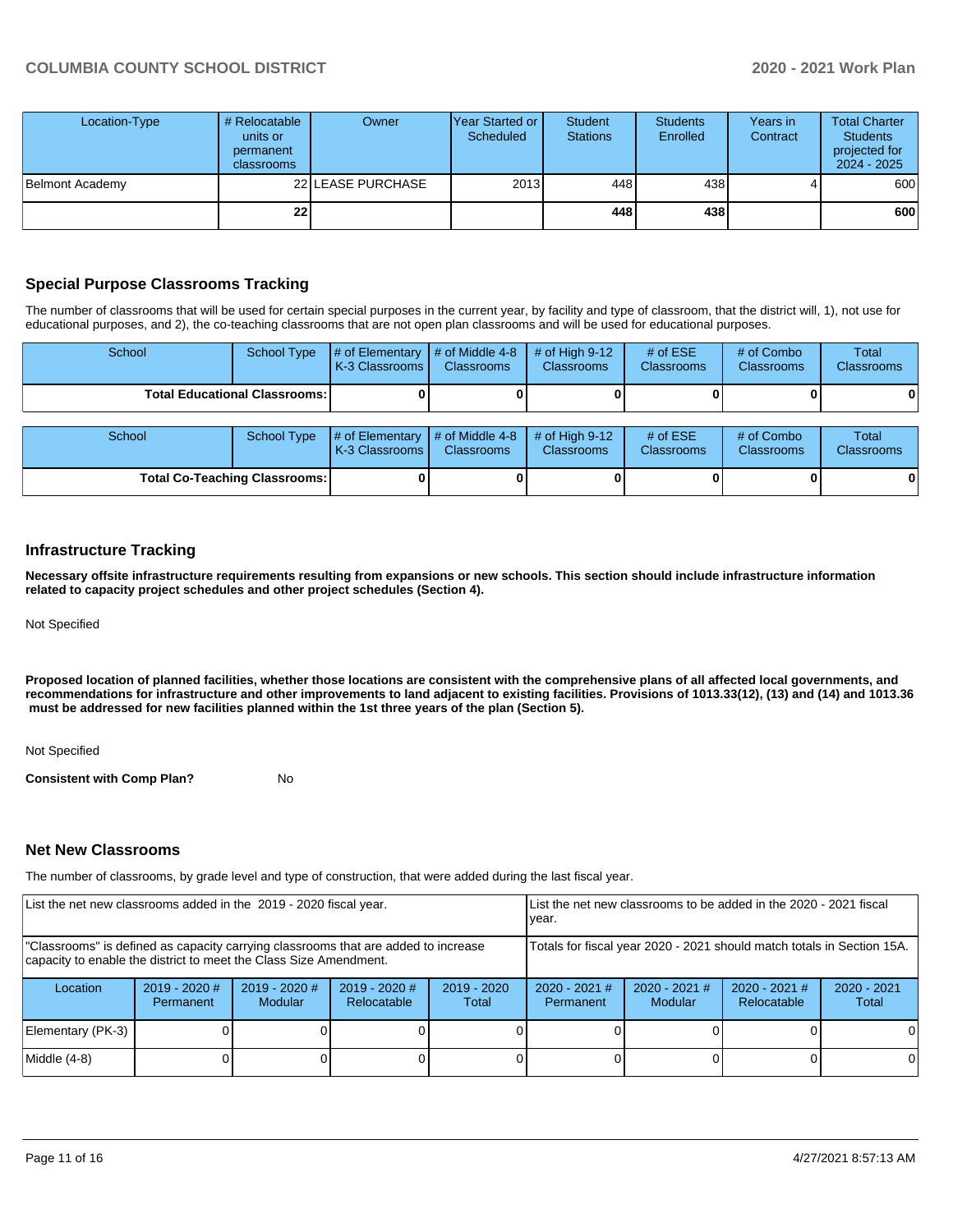| High (9-12) |  |  |  |  |
|-------------|--|--|--|--|
|             |  |  |  |  |

#### **Relocatable Student Stations**

Number of students that will be educated in relocatable units, by school, in the current year, and the projected number of students for each of the years in the workplan.

| <b>Site</b>                     | 2020 - 2021    | 2021 - 2022 | 2022 - 2023 | 2023 - 2024  | 2024 - 2025 | 5 Year Average |
|---------------------------------|----------------|-------------|-------------|--------------|-------------|----------------|
| <b>COLUMBIA SENIOR HIGH</b>     | 200            | 44          | 44          | 44           | 44          | 75             |
| <b>RICHARDSON MIDDLE</b>        | $\Omega$       | $\Omega$    | $\Omega$    | <sup>0</sup> | $\Omega$    | $\Omega$       |
| MELROSE ELEMENTARY              | 36             | 0           | $\Omega$    | $\Omega$     | $\Omega$    | $\overline{7}$ |
| <b>EASTSIDE ELEMENTARY</b>      | $\overline{0}$ | 0           | 0           | 0            | 0           | 0              |
| <b>FIVE POINTS ELEMENTARY</b>   | 72             | 72          | 72          | 72           | $\Omega$    | 58             |
| <b>FORT WHITE PUBLIC SCHOOL</b> | 0              | 33          | 33          | 0            | $\Omega$    | 13             |
| <b>FORT WHITE HIGH SCHOOL</b>   | $\overline{0}$ | $\Omega$    | $\Omega$    | $\Omega$     | $\Omega$    | 0              |
| <b>WESTSIDE ELEMENTARY</b>      | 22             | 17          | 17          | 17           | $\Omega$    | 15             |
| <b>SUMMERS ELEMENTARY</b>       | 72             | 36          | 36          | 36           | $\Omega$    | 36             |
| <b>NIBLACK ELEMENTARY</b>       | 72             | 51          | 51          | 51           | $\Omega$    | 45             |
| <b>PATHWAYS ACADEMY</b>         | 171            | 84          | 84          | 84           | $\Omega$    | 85             |
| LAKE CITY MIDDLE                | $\Omega$       | $\Omega$    | $\Omega$    | O            | $\Omega$    | 0              |
| <b>COLUMBIA CITY ELEMENTARY</b> | $\Omega$       | 0           | $\Omega$    | $\Omega$     | $\Omega$    | 0              |
| PINEMOUNT SCHOOL                | $\Omega$       | 72          | 72          | 72           | $\Omega$    | 43             |
| NORTH FLORIDA AVIATION ACADEMY  | 64             | $\Omega$    | $\Omega$    | $\Omega$     | $\Omega$    | 13             |

| Totals for COLUMBIA COUNTY SCHOOL DISTRICT        |                |       |       |       |
|---------------------------------------------------|----------------|-------|-------|-------|
| Total students in relocatables by year.           | 409<br>409     | 376   | 44    | 389   |
| Total number of COFTE students projected by year. | 9,141<br>9.129 | 9.072 | 8,961 | 9.085 |
| Percent in relocatables by year.                  | 4%             | 4 % I | 0%    | 4%    |

### **Leased Facilities Tracking**

Exising leased facilities and plans for the acquisition of leased facilities, including the number of classrooms and student stations, as reported in the educational plant survey, that are planned in that location at the end of the five year workplan.

| Location                       | # of Leased<br>Classrooms 2020 -<br>2021 | <b>FISH Student</b><br><b>Stations</b> | Owner | # of Leased<br>Classrooms 2024 -<br>2025 | <b>FISH Student</b><br><b>Stations</b> |
|--------------------------------|------------------------------------------|----------------------------------------|-------|------------------------------------------|----------------------------------------|
| <b>EASTSIDE ELEMENTARY</b>     |                                          |                                        |       |                                          |                                        |
| <b>IFIVE POINTS ELEMENTARY</b> |                                          |                                        |       |                                          |                                        |
| FORT WHITE PUBLIC SCHOOL       |                                          |                                        |       |                                          |                                        |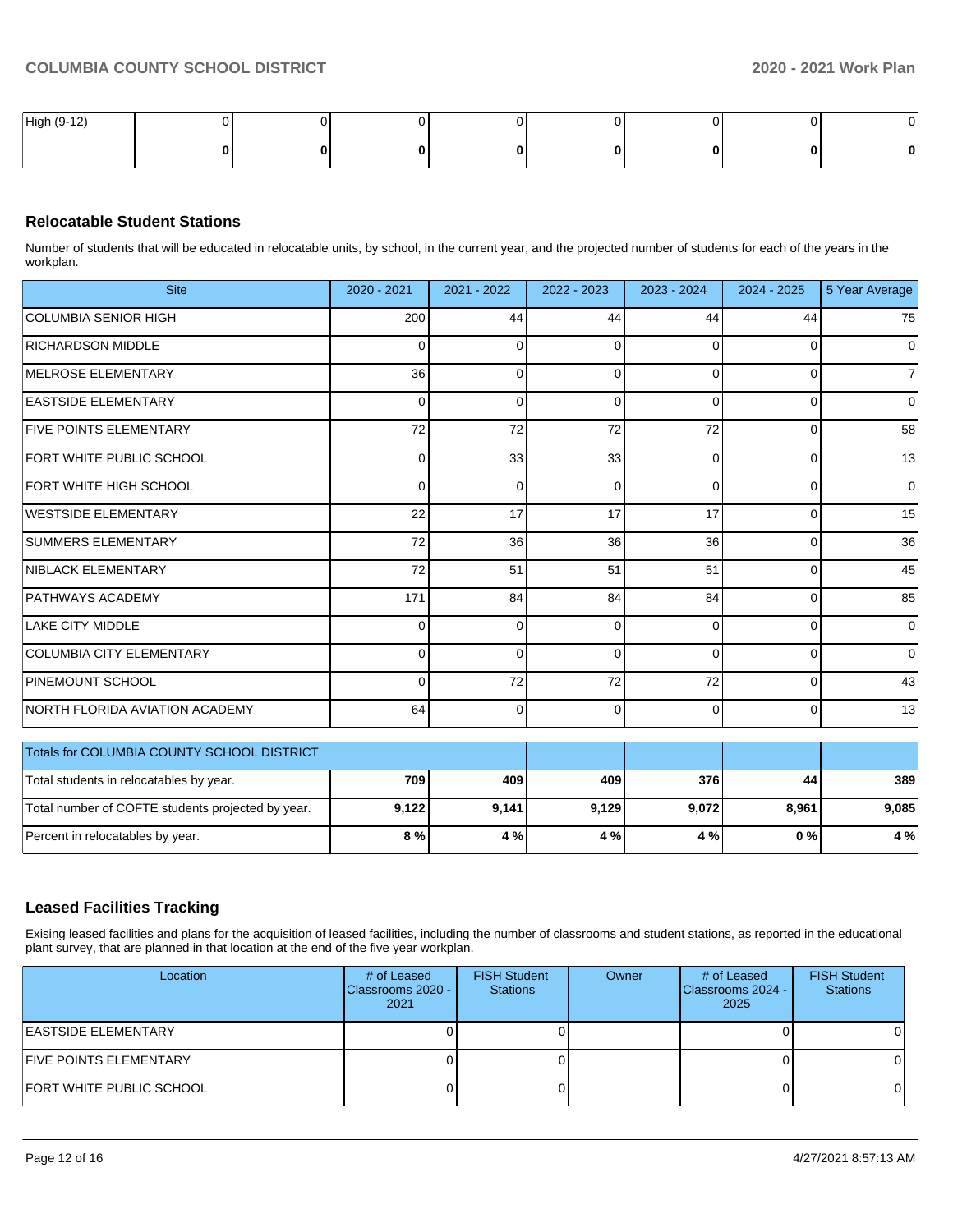| <b>SUMMERS ELEMENTARY</b>      |          |   |   | $\overline{0}$ |
|--------------------------------|----------|---|---|----------------|
| NIBLACK ELEMENTARY             | 0        | 0 | ი | 0              |
| <b>PATHWAYS ACADEMY</b>        | 0        | O | U | 0              |
| LAKE CITY MIDDLE               | U        |   |   | O              |
| COLUMBIA CITY ELEMENTARY       |          |   |   | 0              |
| FORT WHITE HIGH SCHOOL         | $\Omega$ | U | ∩ | $\Omega$       |
| <b>WESTSIDE ELEMENTARY</b>     | n        | ∩ |   | 0              |
| PINEMOUNT SCHOOL               | O        | ∩ |   | $\Omega$       |
| NORTH FLORIDA AVIATION ACADEMY | O        | 0 |   | $\Omega$       |
| COLUMBIA SENIOR HIGH           | 0        | 0 | 0 | $\Omega$       |
| <b>RICHARDSON MIDDLE</b>       | 0        |   |   | 0              |
| MELROSE ELEMENTARY             | U        |   | ∩ | 0              |
|                                | Ω        |   |   |                |

#### **Failed Standard Relocatable Tracking**

Relocatable units currently reported by school, from FISH, and the number of relocatable units identified as 'Failed Standards'.

Nothing reported for this section.

## **Planning**

#### **Class Size Reduction Planning**

**Plans approved by the school board that reduce the need for permanent student stations such as acceptable school capacity levels, redistricting, busing, year-round schools, charter schools, magnet schools, public-private partnerships, multitrack scheduling, grade level organization, block scheduling, or other alternatives.**

The district plans to monitor the need for permanent student stations and make the necessary steps to reduce them by; transporting, block scheduling, grade level organizations, blended learning, etc

#### **School Closure Planning**

**Plans for the closure of any school, including plans for disposition of the facility or usage of facility space, and anticipated revenues.** 

The district will conduct an analysis to determine the need/benefit/risk of merging the students of multiple elementary schools into a single new school facility constructed on an existing site.

## **Long Range Planning**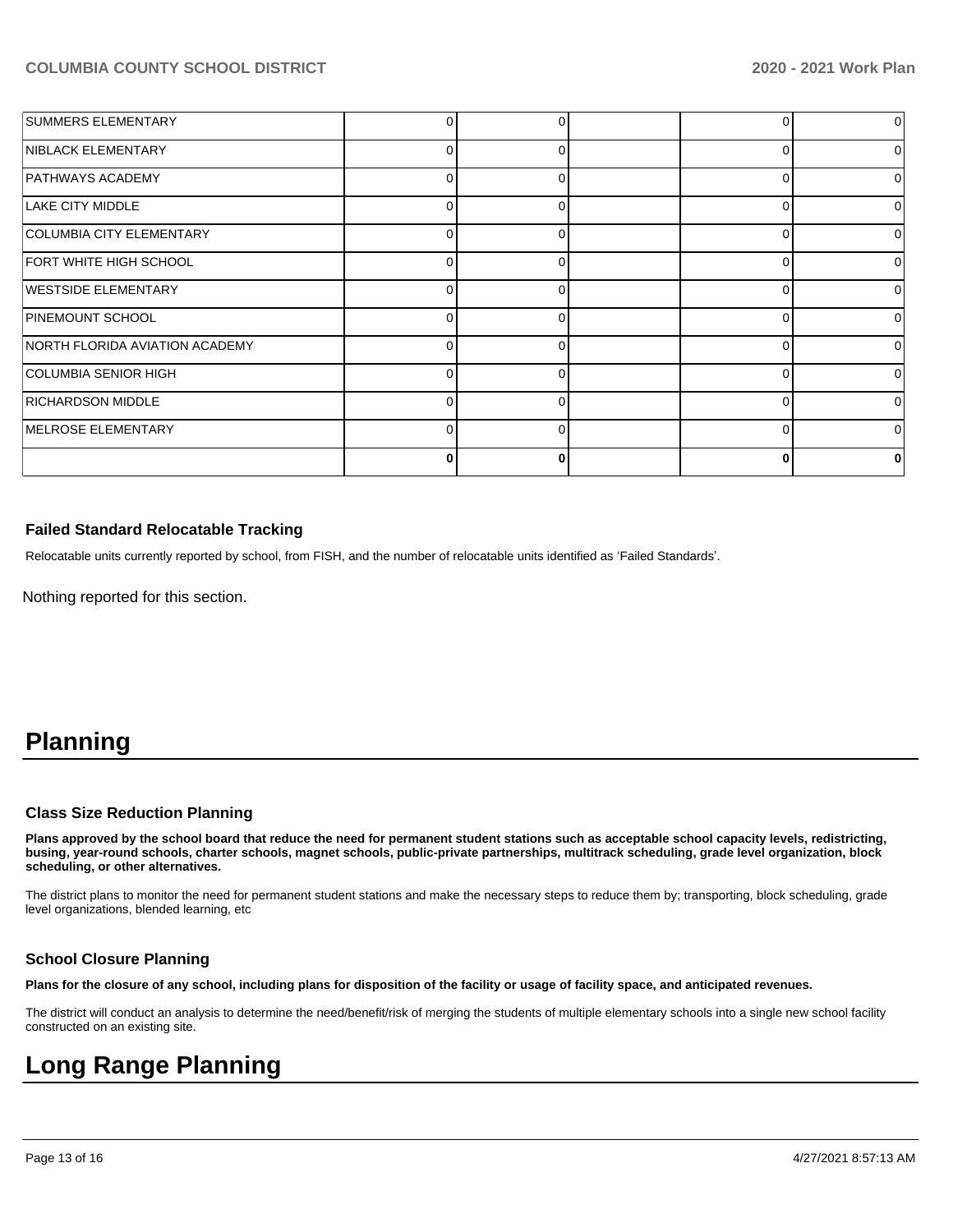#### **Ten-Year Maintenance**

District projects and locations regarding the projected need for major renovation, repair, and maintenance projects within the district in years 6-10 beyond the projects plans detailed in the five years covered by the work plan.

Nothing reported for this section.

#### **Ten-Year Capacity**

Schedule of capital outlay projects projected to ensure the availability of satisfactory student stations for the projected student enrollment in K-12 programs for the future 5 years beyond the 5-year district facilities work program.

Nothing reported for this section.

#### **Ten-Year Planned Utilization**

Schedule of planned capital outlay projects identifying the standard grade groupings, capacities, and planned utilization rates of future educational facilities of the district for both permanent and relocatable facilities.

| <b>Grade Level Projections</b>  | <b>FISH</b><br>Student<br><b>Stations</b> | Actual 2019 -<br><b>2020 FISH</b><br>Capacity | Actual<br>$2019 -$<br>2020<br><b>COFTE</b> | Actual 2019 - 2020<br><b>Utilization</b> | Actual 2020 - 2021 / 2029 - 2030 new<br>Student Capacity to be added/removed | Projected 2029<br>2030 COFTE | Projected 2029 -<br>2030 Utilization |
|---------------------------------|-------------------------------------------|-----------------------------------------------|--------------------------------------------|------------------------------------------|------------------------------------------------------------------------------|------------------------------|--------------------------------------|
| Elementary - District<br>Totals | 6.513                                     | 6,513                                         | 4,611.51                                   | 70.81 %                                  |                                                                              |                              | 0.00%                                |
| Middle - District Totals        | 4.563                                     | 4.106                                         | 2.735.32                                   | 66.61 %                                  |                                                                              |                              | 0.00%                                |
| High - District Totals          | 2.547                                     | 2,398                                         | 1.756.01                                   | 73.23 %                                  |                                                                              |                              | 0.00%                                |
| Other - ESE, etc                | 215                                       | 215                                           | 63.94                                      | 29.77 %                                  |                                                                              |                              | 0.00%                                |
|                                 | 13,838                                    | 13,232                                        | 9,166.78                                   | 69.28 %                                  |                                                                              |                              | 0.00%                                |

**Combination schools are included with the middle schools for student stations, capacity, COFTE and utilization purposes because these facilities all have a 90% utilization factor. Use this space to explain or define the grade groupings for combination schools.** 

No comments to report.

#### **Ten-Year Infrastructure Planning**

Nothing reported for this section.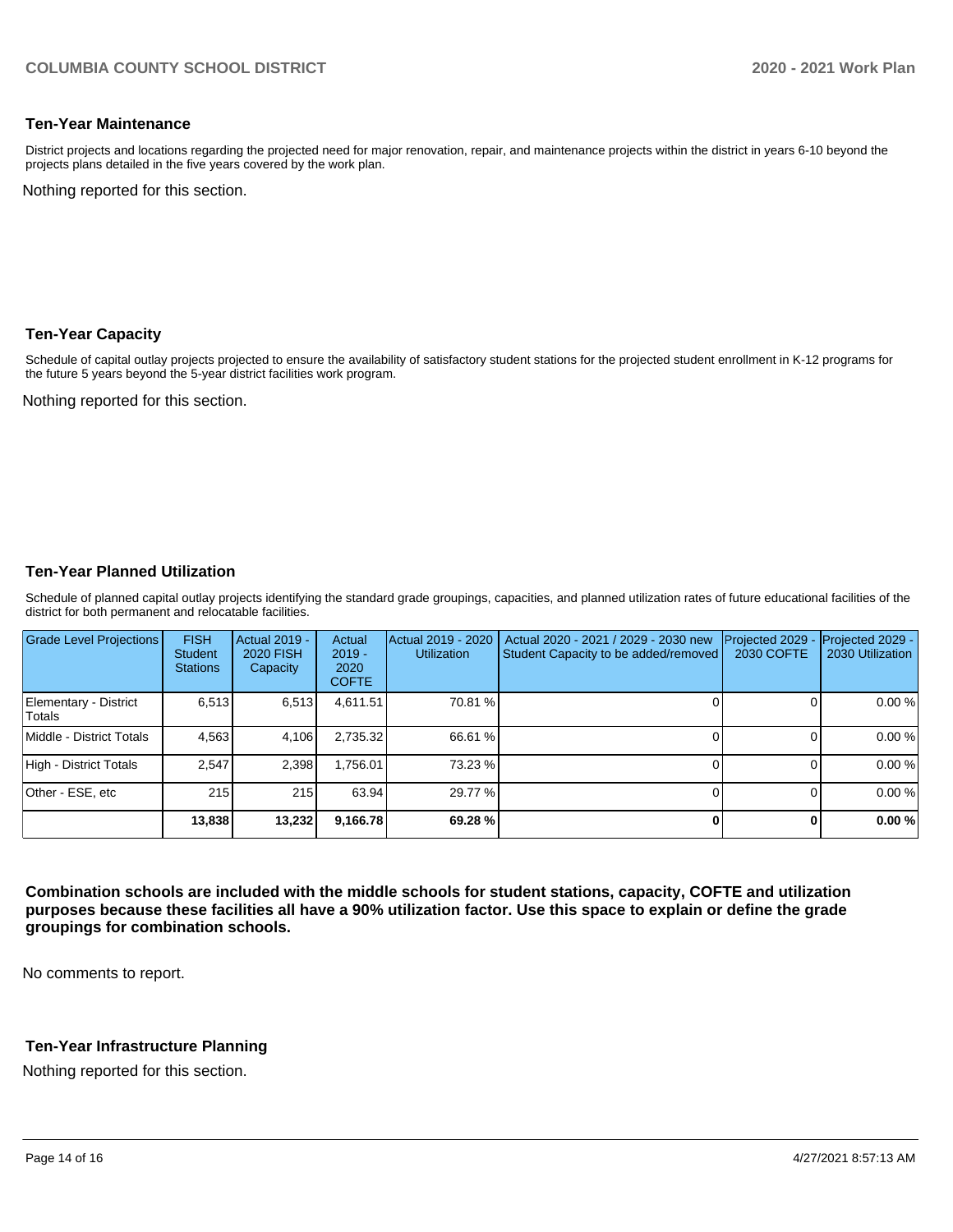#### **Twenty-Year Maintenance**

District projects and locations regarding the projected need for major renovation, repair, and maintenance projects within the district in years 11-20 beyond the projects plans detailed in the five years covered by the work plan.

Nothing reported for this section.

#### **Twenty-Year Capacity**

Schedule of capital outlay projects projected to ensure the availability of satisfactory student stations for the projected student enrollment in K-12 programs for the future 11-20 years beyond the 5-year district facilities work program.

Nothing reported for this section.

#### **Twenty-Year Planned Utilization**

Schedule of planned capital outlay projects identifying the standard grade groupings, capacities, and planned utilization rates of future educational facilities of the district for both permanent and relocatable facilities.

| <b>Grade Level Projections</b>         | <b>FISH</b><br><b>Student</b><br><b>Stations</b> | <b>Actual 2019 -</b><br><b>2020 FISH</b><br>Capacity | Actual<br>$2019 -$<br>2020<br><b>COFTE</b> | Actual 2019 - 2020<br><b>Utilization</b> | Actual 2020 - 2021 / 2039 - 2040 new<br>Student Capacity to be added/removed | Projected 2039<br>2040 COFTE | Projected 2039 -<br>2040 Utilization |
|----------------------------------------|--------------------------------------------------|------------------------------------------------------|--------------------------------------------|------------------------------------------|------------------------------------------------------------------------------|------------------------------|--------------------------------------|
| Elementary - District<br><b>Totals</b> | 6.513                                            | 6,513                                                | 4,611.51                                   | 70.81 %                                  |                                                                              |                              | 0.00 %                               |
| Middle - District Totals               | 4,563                                            | 4,106                                                | 2,735.32                                   | 66.61 %                                  |                                                                              |                              | 0.00 %                               |
| High - District Totals                 | 2.547                                            | 2,398                                                | ا 756.01.                                  | 73.23 %                                  |                                                                              |                              | 0.00 %                               |
| Other - ESE, etc                       | 215                                              | 215                                                  | 63.94                                      | 29.77 %                                  |                                                                              |                              | 0.00 %                               |
|                                        | 13,838                                           | 13,232                                               | 9,166.78                                   | 69.28 %                                  |                                                                              |                              | 0.00 %                               |

**Combination schools are included with the middle schools for student stations, capacity, COFTE and utilization purposes because these facilities all have a 90% utilization factor. Use this space to explain or define the grade groupings for combination schools.** 

No comments to report.